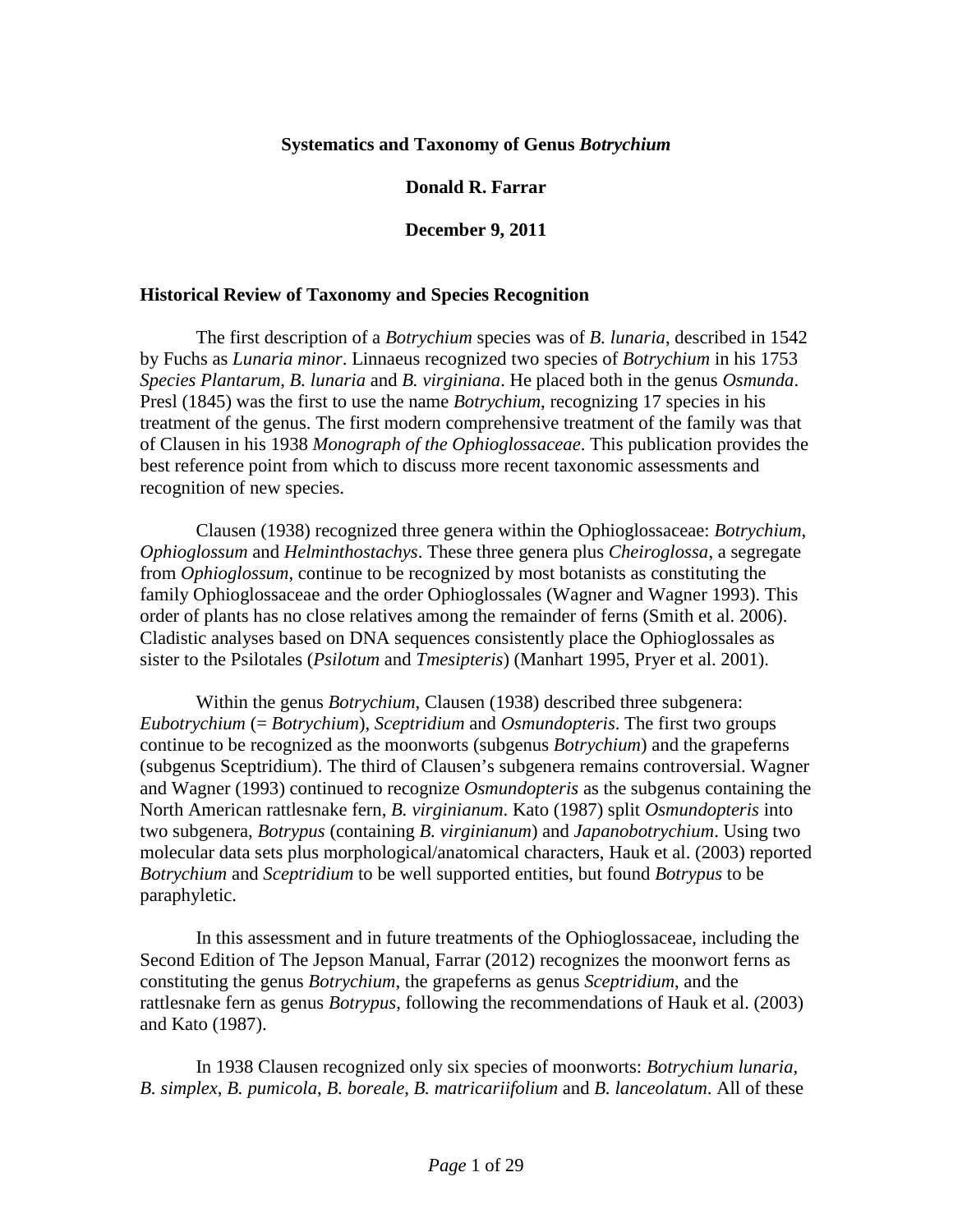except *B. pumicola* were known from Europe as well as North America. While this seems over simplified compared to the current list of species, we must also credit Clausen with recognizing some varieties and subspecies that would later be defined as species. He recognized *B. minganense* as a variety of *B. lunaria*, *B. pinnatum* as *B. boreale* subspecies *obtusilobum* and *B. hesperium* as a variety of *B. matricariifolium*. A. A. Eaton, in 1989, described *B. tenebrosum*, which Clausen reduced to a variety of *B. simplex*. Clausen also retained *B. angustisegmentum* as a subspecies of *B. lanceolatum* although it had earlier been classified as a distinct species by Fernald (1916). Clausen undoubtedly saw herbarium collections of other western U.S. moonworts but took a conservative approach in attributing these to variation within the species he recognized. His work was based on morphology without the knowledge of chromosome numbers and the role of allopolyploidy in speciation. He probably did not see some of the less common species now recognized.

Current recognition of North American species of *Botrychium* traces primarily to the work of W. H. and F. S. Wagner. Prior to Clausen's monograph, Victorin (1927) had described *B. minganense* as a new species. In 1956 Wagner and Lord confirmed the species status of that taxon listing a suite of morphological characters as well as chromosome number differentiating *B. minganense* from *B. lunaria*. Also prior to Clausen's (1938) description of *B. boreale* var. *obtusilobum*, Harold St. John (1929) had described this North American taxon as *B*. *pinnatum*. W. H. and F. S. Wagner (1983) agreed that it was a species distinct from the European *B. boreale*. In the same publication they raised Clausen's *B. matricariifolium* var. *hesperium* to species level as *B. hesperium*.

From 1981 through 2002 the number of species recognized in subgenus *Botrychium* increased rapidly. Through extensive field studies and chromosome analyses the Wagners described six new diploid species, *B. campestre*, *B. crenulatum*, *B. lineare*, *B. montanum*, *B. mormo*, and *B. pallidum*, and eight polyploid species, *B. acuminatum, B. alaskense, B. ascendens, B. echo, B. paradoxum, B. pedunculosum, B. pseudopinnatum*, and *B. spathulatum* (Wagner and Grant, 2002; Wagner and Wagner 1981, 1983a, 1886, 1990a, 1990b, 1994). Two additional species recognized by the Wagners during this period (*B. "adnatum"* and *B. " michiganense"*) are currently being described.

Recent work by Farrar, Johnson-Groh and Stensvold (Farrar and Johnson-Groh 1991, Farrar 2001, Stensvold et al. 2002) has resulted in recognition of three new species (*B. gallicomontanum, B. tunux, and B. yaaxudakeit*). In his treatment of northeastern moonworts, Farrar (2005), based on morphological and genetic distinctions, recognizes *B. tenebrosum* as a species distinct from *B. simplex* and *B. angustisegmentum* as a species distinct from *B. lanceolatum*.

A recent study of the *Botrychium lunaria* complex worldwide by M. Stensvold (2008) has revealed additional taxonomic complexity in this group. She has shown that plants of the contiguous US and of coastal Alaska historically referred to as *B. lunaria* are, in fact, sufficiently different genetically to warrant recognition as a distinct species. Stensvold has proposed recognizing these North American plants as *B*. *neolunaria ined.*.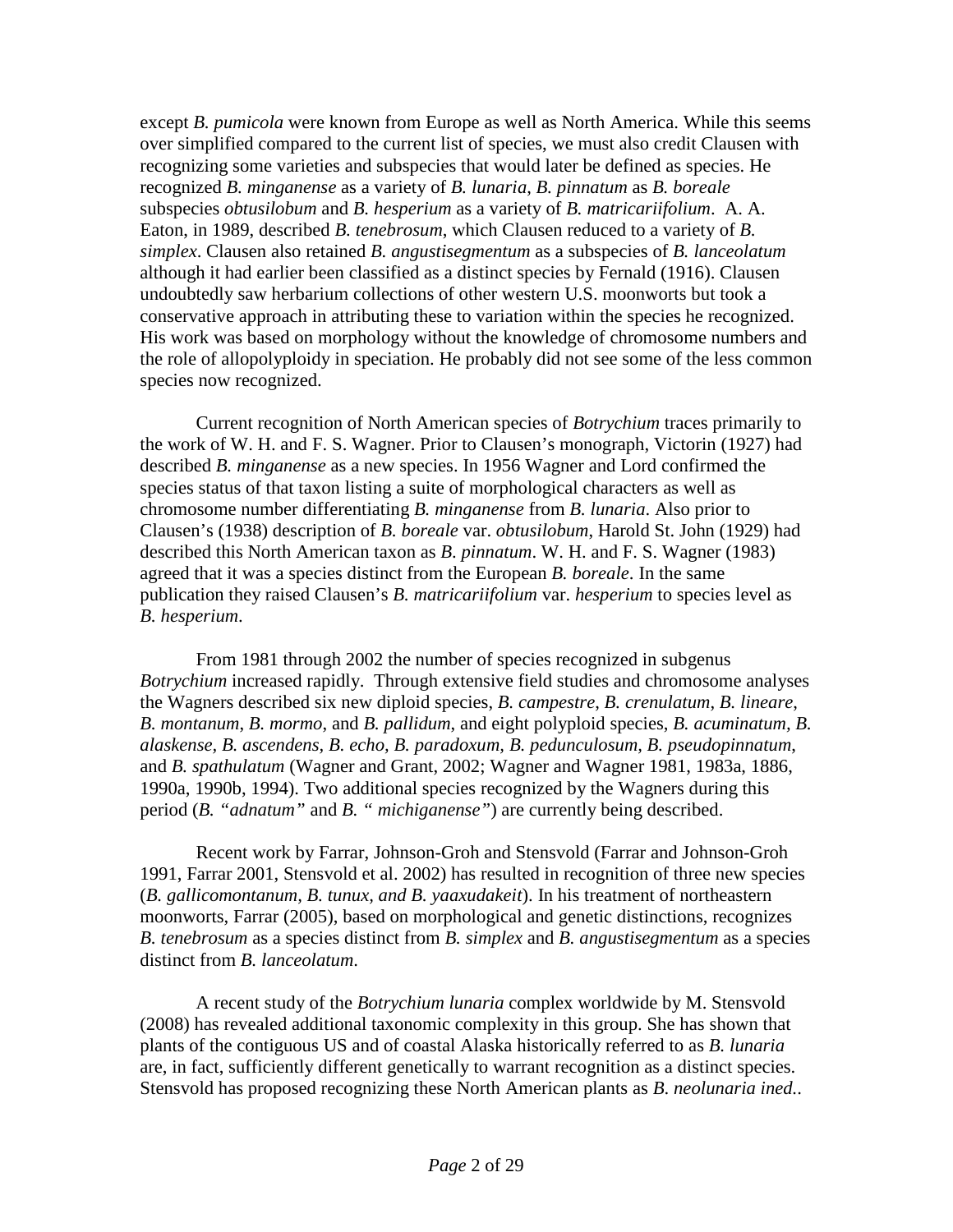She has also demonstrated the presence of true *B. lunaria* in inland Alaska and Canada. Her results also show that *B. crenulatum* is genetically very similar to true *B. lunaria*, sufficiently so to rank *crenulatum* as a variety of *B. lunaria*. Stensvold will also recognize an additional variety of *B. lunaria* and an additional new species in Europe.

More recently, Farrar and co-workers have discovered four additional undescribed taxa. Rocky Mountain plants resembling *B. pallidum* have for many years been recognized as that species. However, Farrar's genetic analysis has shown all Rocky Mountain plants to be allotetraploid, with *B. pallidum* as one parent (Farrar and Popovich 2012). These plants must therefore receive a new name, and, since all tested plants of this type in the Rocky Mountains have proven to be of the new tetraploid taxon, *B. pallidum* can no longer be recognized as occurring west of the Black Hills of South Dakota and eastern Wyoming and near Edmonton, Alberta. Formal publication of this species as *B. furculatum* is in preparation. A second undescribed allotetraploid taxon appears to have originated from hybridization of *B. campestre* or *B. lineare* with *B. tunux*. This taxon has been found in Colorado and in Montana. It should be sought in areas where the parent taxa co-occur, including California.

Genetic analysis has also revealed a third taxon in the *B. lanceolatum* complex. This complex has long been considered to consist of two subspecies, *B. lanceolatum* subsp. *angustisegmentum* in eastern North America and *B. lanceolatum* subsp. *lanceolatum* in western N.A. In fact, the western plants segregate genetically and morphologically into two taxa, each of which is equally distinct from subspecies *angustisegmentum* and from each other (Stensvold 2008). Publication of data justifying recognizing these three entities as separate species, *B. angustisegmentum, B. lanceolatum* and *B. viride* is in preparation. *B. viride* ined., the "green" taxon, occurs in southern Oregon (Crater Lake) and should be sought in northern California.

*B. lineare* and *B. campestre* are "sister" species that are highly similar both genetically and morphologically. Populations of plants belonging to this complex recently discovered in Colorado contain morphological and genetic variability inclusive of both *B. lineare* and *B. campestre*. They differ from both *B. lineare* and *B. campestre*  in possessing gene alleles not present in either, and most importantly, in exhibiting an outcrossing breeding behavior. On the basis of these data, and publication dates of the two species, Farrar (2009) has recommended reducing *B. lineare* to a variety of *B. campestre*.

Both Hauk (in press) and Farrar (1998) have predicted the occurrence, or former occurrence, of an unknown diploid species based on the occurrence of orphan alleles and DNA sequences in several allotetroploid species. This predicted species is represented in Table 2 as *B*. "X". Preliminary data from plants recently discovered in Wyoming suggest that these plants may be of the predicted species.

The formally described *Botrychium* taxa in North America currently recognized by Farrar (this website) includes 14 diploid species ( $n = 45$ ), 16 tetraploid species ( $n = 90$ )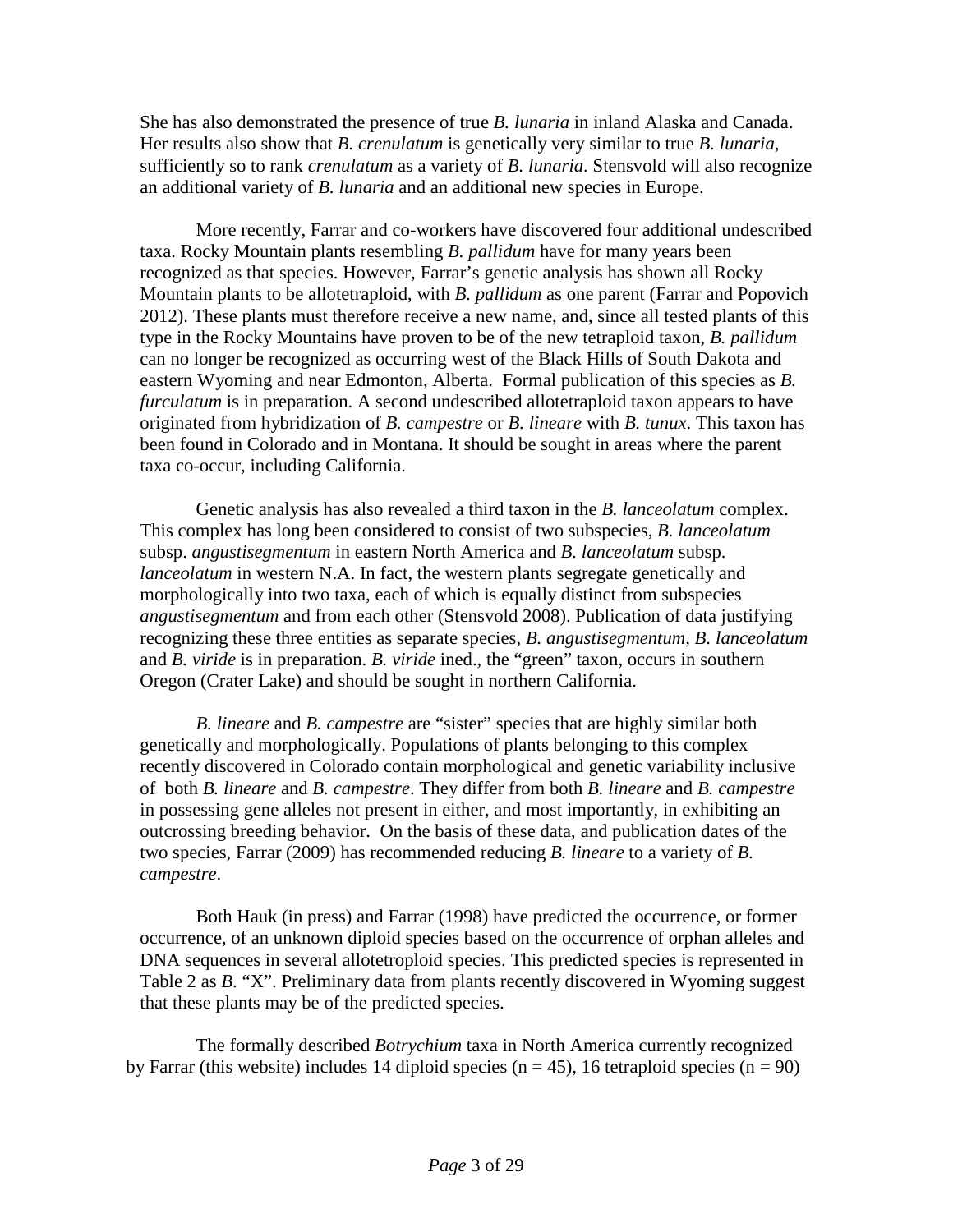and 1 hexaploid species (n = 135) (Table 2, 3) plus 2 varieties each of *B. campestre*, *B. lunaria* and *B. simplex* for a total of 34 *Botrychium* taxa in North America.

Problematic taxa—The above list of North American taxa does not include *B. acuminatum* described by Wagner and Wagner (1990b). Genetic investigation of this tetraploid revealed no differences from *B. matricariifolium* despite the distinctive morphology of plants of the type locality (Farrar 1997), and broader of sampling of B. matricariifolium revealed a continuum of morphological variation from the "acuminatum" type to typical *B. matricariifolium* (Farrar 1997).

The allopolyploid, *B. paradoxum*, is appropriately named because of mysteries of its origin, its parent species, and its morphology (having two nearly identical sporophores and no trophophore). Another mystery is the frequent occurrence of two distinctive genotypes within populations throughout its range. Possibly the simple morphology of this species may be disguising the presence of more than a single taxon.

Genetic and morphologicl evidence support the origin of *B. xwatertonense* as a sterile hybrid between allotetraploids *B. paradoxum* and *B. hesperium* as described by Wagner et al. (1984). This named hybrid is of interest because of its morphological expression of intermediacy between trophophore and sporophore., but occurrence of sterile hybrids between co-occurring species in *Botrychium* is not uncommon. *B. xwatertonense* is also of interest because of its greater than expected abundance (for a sterile hybrid) in its type locality. Possibly this could be due to underground vegetative propagules (gemmae) as has been demonstrated for many *Botrychium* species (Farrar and Johnson-Groh 1990, Johnson-Groh *et al*. 2002).

Another hybrid taxon is surprisingly common in the southern Rocky Mountains. It appears to have a parentage of *B. echo* X *B. lunaria* (or possibly *B. echo* X *B. minganense*). It is frequently identified as *B. minganense* with pinnatifid basal pinnae.

Although a number of North American species of moonworts range beyond North America, only two species known outside the continent have not yet been found in continental North America. *Botrychium boreale* is a European tetraploid that occurs westward to southern Greenland. *Botrychium nordicum* ined. is a European diploid resembling *B. lunaria* var. *lunaria* recently discovered in Iceland and Norway (Stensvold 2008). It seems probable that Europe and Asia harbor additional undiscovered species and that some of these have contributed to the high diversity of species in North America. The southern hemisphere appears to be genuinely without a center of *Botrychium* evolution. Tetraploid *B. dusenii* of extreme South America (Meza Torres et al. 2011) and *B. lunaria*like plants of New Zealand and Austrialia mirror nearly identical genotypes on the northern end of transpolar bird migration routes and likely result from long range dispersal via bird transport.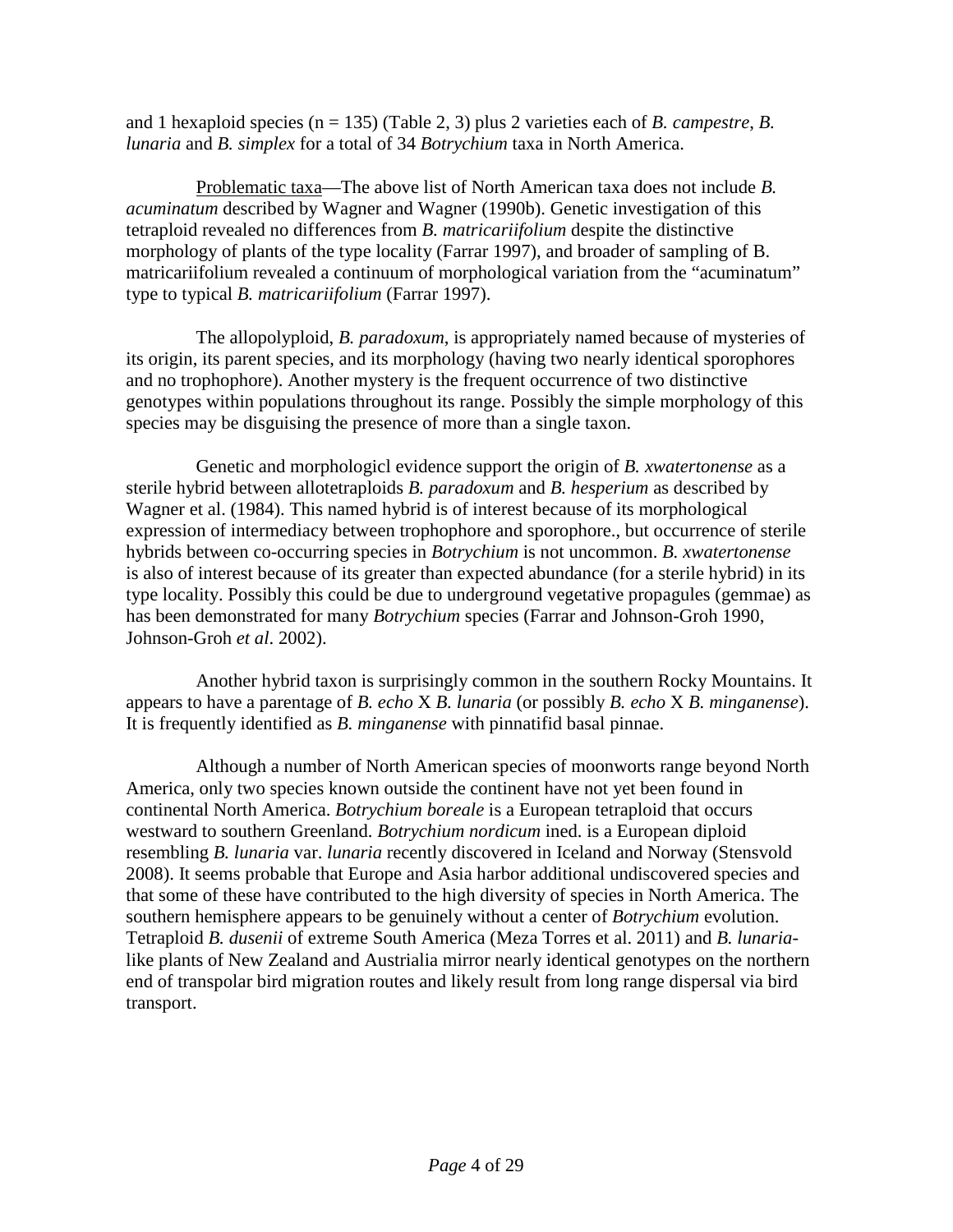# **Table 1. Diploid North American Species of** *Botrychium*

| <b>Species</b>        | <b>General Distribution</b>                            |  |  |  |  |  |
|-----------------------|--------------------------------------------------------|--|--|--|--|--|
| B. angustisegmentum   | Northeastern US and boreal Canada                      |  |  |  |  |  |
|                       | $[=B.$ lanceolatum subsp. angustisegmentum]            |  |  |  |  |  |
| B. campestre var.     | Great Lakes and northern Great Plains, Vermont         |  |  |  |  |  |
| campestre ined.       |                                                        |  |  |  |  |  |
| B. campestre var.     | Western mountains of NA, Black Hills                   |  |  |  |  |  |
| lineare ined.         | Great Lakes area $[=B.$ lineare]                       |  |  |  |  |  |
| <b>B.</b> lanceolatum | western mountains of NA, coastal mts. south to Oregon, |  |  |  |  |  |
|                       | Rocky Mts. south to New Mexico                         |  |  |  |  |  |
| B. lunaria var.       | western mountains of US and couthern Canada east to    |  |  |  |  |  |
| crenulatum ined.      | Minnesota and James Bay $[=B.$ crenulatum]             |  |  |  |  |  |
| B. lunaria var.       | inland Alaska and across Canada                        |  |  |  |  |  |
| lunaria               | $[=$ European genotype of <i>B. lunaria</i> ]          |  |  |  |  |  |
| B. montanum           | western mountains of US and southern Canada south to   |  |  |  |  |  |
|                       | California, absent from southern Rocky Mts.            |  |  |  |  |  |
| B. mormo              | boreal regions of Great Lakes states                   |  |  |  |  |  |
| B. neolunaria ined.   | contiguous US and coastal Alaska                       |  |  |  |  |  |
|                       | $[= NA$ genotype of <i>B. lunaria</i> ]                |  |  |  |  |  |
| B. pallidum           | <b>Great Lakes and northern Great Plains</b>           |  |  |  |  |  |
|                       | <b>Black Hills</b>                                     |  |  |  |  |  |
| B. pumicola           | Cascade mountains of western Oregon and                |  |  |  |  |  |
|                       | Mt. Shasta in California                               |  |  |  |  |  |
| B. simplex var.       | boreal US and Canada south to North Carolina, west to  |  |  |  |  |  |
| simplex               | southern Rocky Mts, rare in coastal western mountains. |  |  |  |  |  |
| B. simplex var.       | Western NA from southern Canada to southern            |  |  |  |  |  |
| compositum            | California, rare in southern Rocky Mts.                |  |  |  |  |  |
| B. tenebrosum         | Great Lakes area and northeastern NA                   |  |  |  |  |  |
|                       | $[=B.$ simplex var. tenebrosum]                        |  |  |  |  |  |
| B. tunux              | Western mountains from southeastern Alaska to Nevada   |  |  |  |  |  |
|                       | and New Mexico                                         |  |  |  |  |  |
| B. viride ined.       | Western NA south to Oregon, rare in southern Rocky     |  |  |  |  |  |
|                       | Mts. $[=$ green phenotype of <i>B. lanceolatum</i> ]   |  |  |  |  |  |
| $\overline{B}$ . "X"  | [Undescribed species predicted by "orphan" alleles in  |  |  |  |  |  |
|                       | several NA allotetraploid species.]                    |  |  |  |  |  |

Species followed by "*ined*." to be described by D. R. Farrar and M. S. Stensvold based on genetic and morphological evidence.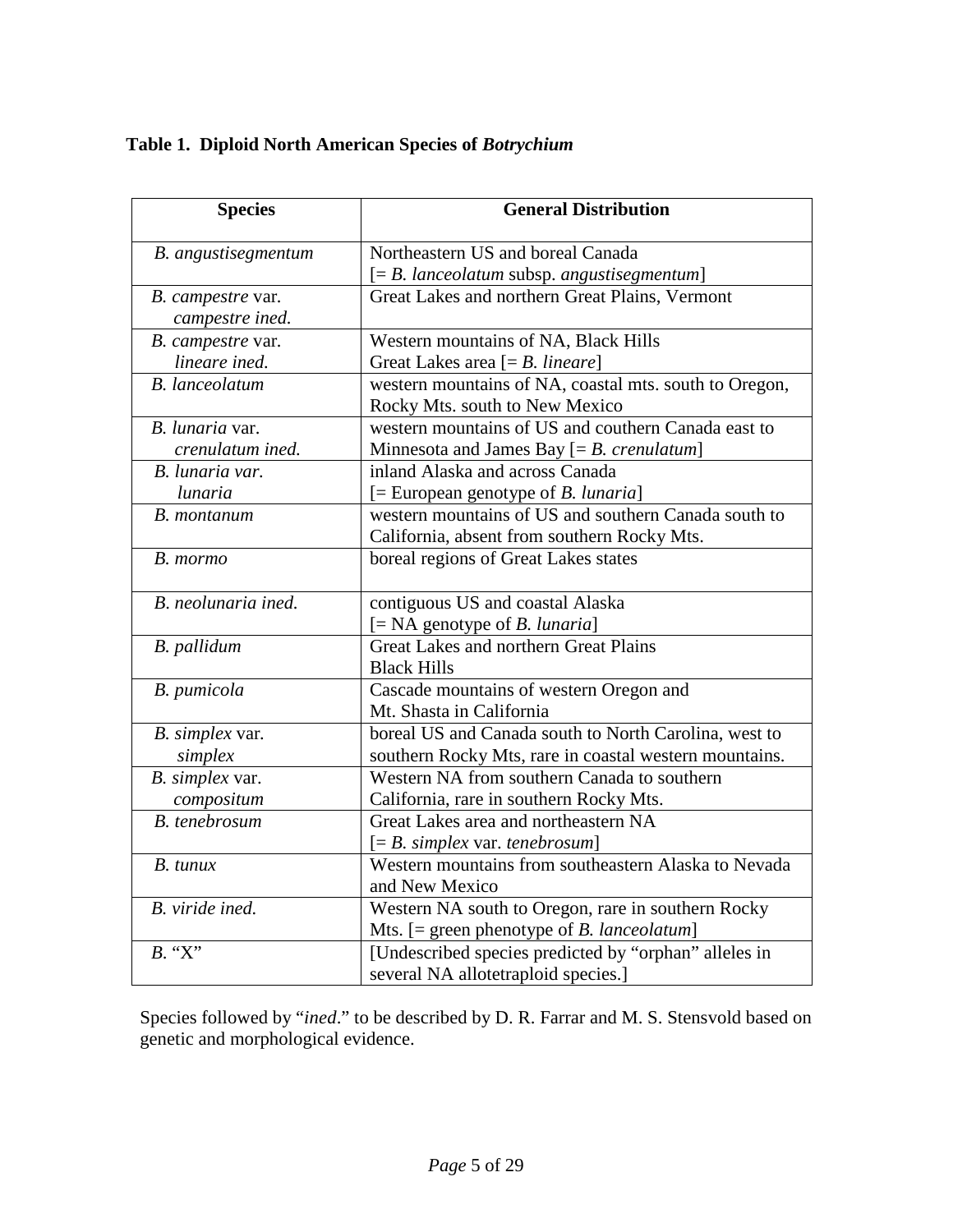**Table 2. Polyploid North American Species of** *Botrychium*

| Species*                  | <b>General Distribution</b>                                 | <b>Probable Parentage**</b>                      |  |  |  |
|---------------------------|-------------------------------------------------------------|--------------------------------------------------|--|--|--|
| <b>B.</b> ascendens       | boreal US and Canada<br>western mountain of NA              | B. lunaria var. crenulatum x B.<br>campestre     |  |  |  |
| <b>B.</b> alaskense       | Alaska and Yukon                                            | B. lanceolatum x B. lunaria                      |  |  |  |
| B. echo                   | Rocky Mountains (Colorado)                                  | B. lanceolatum x B. campestre var.<br>lineare    |  |  |  |
| B. gallicomontanum        | western Minnesota, Black<br>Hills, Glacier NP               | B. campestre x B. pallidum                       |  |  |  |
| <b>B.</b> hesperium       | Rocky Mountains of NA                                       | $B.$ lanceolatum $X$ , $B.$ "X"                  |  |  |  |
| B. matricariifolium       | Great Lakes and north-eastern<br>US and Canada              | B. angustisegmentum x B. "X"                     |  |  |  |
| B. minganense             | boreal US and Canada<br>western mountains of NA             | $B.$ neolunaria ined. x $B.$ "X"                 |  |  |  |
| B. paradoxum              | western Mountains of US and<br>southern Canada              | $B.$ "X" $x B. ?$                                |  |  |  |
| B. pedunculosum           | northwestern US and Canada,<br>eastern Quebec               | $B.$ lanceolatum $\times B.$ "X"                 |  |  |  |
| B. pseudopinnatum         | northern and southern Ontario                               | B. lanceolatum x B. neolunaria x<br>$B.$ " $X$ " |  |  |  |
| B. pinnatum               | western North America                                       | B. lanceolatum x B. neolunaria<br>ined.          |  |  |  |
| B. spathulatum            | northeastern NA, Rocky Mts.<br>from Alaska to Colorado      | B. lunaria x B. campestre                        |  |  |  |
| B. yaaxudakeit            | Alaska and western Canada,<br>Montana, Oregon, California   | B. lunaria x B. neolunaria ined.                 |  |  |  |
| B. adnatum ined.          | northwestern Montana                                        | B. simplex x B. pallidum                         |  |  |  |
| B. michiganense ined.     | Great Lakes, Black Hills, US<br>northwest, Canada southwest | $B.$ lanceolatum $\times B.$ "X"                 |  |  |  |
| B. furculatum ined.       | Black Hills, RM from southern<br>Canada to New Mexico       | $B.$ pallidum x $B.$ "X"                         |  |  |  |
| <b>B.</b> tunux x lineare | Montana, Colorado                                           | B. tunux x B. campestre var.<br>lineare          |  |  |  |

\*Species followed by *ined*. are not formally described. Names are provisional pending official publication.

\*\*Determined by allelic comparison to known diploid species (see next section). *B. "X*" is one (or more) undiscovered diploid species possessing orphan alleles (alleles not known in any described diploid species) found in the allotetraploid under consideration.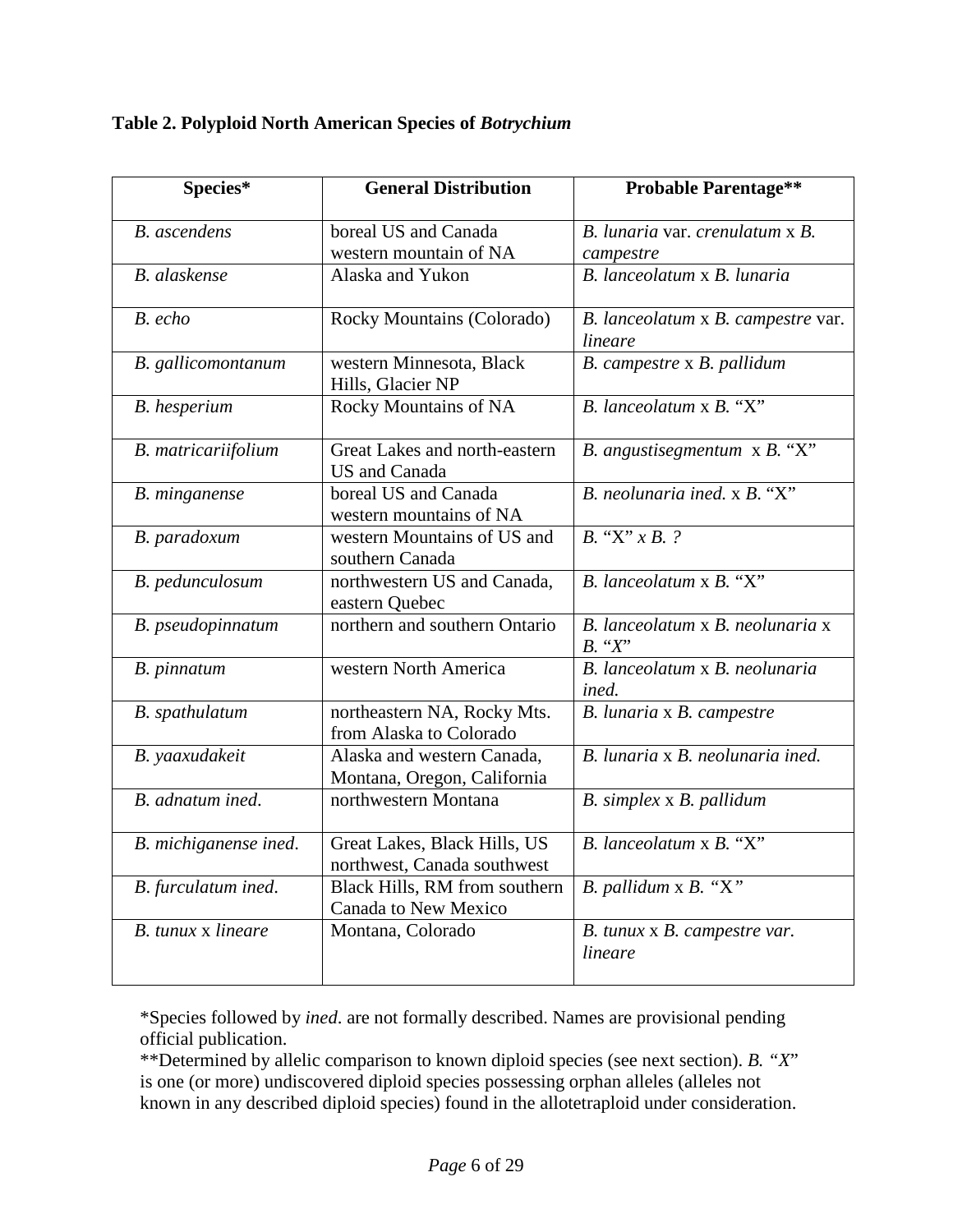### **Morphology and Identification of** *Botrychium*

Members of the Ophioglossaceae have a peculiar morphology, unlike any other ferns. They are described and differentiated using terms and concepts specific to the family as outlined below (see Figure 1). Moonworts, like other members of the family, typically produce one leaf per year from an underground upright stem with a single apical meristem. The above-ground portion of a mature leaf is divided into two axes. One axis, bearing an expanded, usually photosynthetic lamina or blade, is called the **trophophore** or sterile segment. The other axis, bearing numerous globose sporangia, is called the **sporophore** or fertile segment. The trophophore and sporophore are joined into a **common stalk** or petiole, usually near the base of the expanded lamina. The common stalk extends underground to the stem apex where its base encloses the apical bud. Species of *Botrychium* are differentiated from species of the other genera in having trophophores that are at most twice pinnate and generally much smaller than the large, three or more times divided trophophores of genera *Sceptridium* and *Botrypus*.

Diagnostic characteristics of moonworts are present in both sporophore and trophophore, but more numerous in the latter (Figure 1). Moonworts are of three basic forms, the once-pinnate, fan-leaflet form of most diploid species (Figure 1d), the triangular, twice-pinnate form of *B. lanceolatum* (Figure 1f), and the intermediate, pinnate-pinnatifid form of the allopolyploid species derived from ancestral hybridization between *B. lanceolatum* and species of the fan-leaflet group (Figure 1e). The last two are sometimes referred to as the **midribbed** species because their pinnae have a central vein, whereas those of the fan-leaflet species have multiple parallel veins of equal size. Presence of a midrib in the basal pinnae is a good way to identify plants of the pinnatepinnatifid group when they are too small to have developed pinna lobing. When the midrib is indistinct, plants of this group can be distinguished by basal and mid pinnae that are elliptic in outline (broadest in the middle) rather then fan-shaped (broadest at the outer margin).

Unusually large plants of the fan-leaflet, once-pinnate species may have lower pinnae that become secondarily divided, more or less repeating the general morphology of the entire trophophore. This is especially true of *B. simplex*, but occasionally it happens in most species. However, this subdivision of pinnae is seldom repeated in nonbasal pinnae as it is in the pinnate-pinnatifid species.

Initial segregation of species in the fan-leaflet group is usually made on the basis of **pinna span**. Pinna span refers to that portion of a circle that is "spanned" by the outer circumference of the pinna (Figure 1c). Convenient dividing points are: less than  $60^\circ$ , between  $60^{\circ}$  and  $120^{\circ}$ , and greater than  $150^{\circ}$ . **Pinna bases** may be sessile or shortstalked. Pinna sides may be straight or concave, and converge at angles producing pinna bases that are acuminate (<30°), acute (30-90°), obtuse (>90°), truncate (180°) or cordate (>180°). The **outer pinna margin** may be entire, crenulate, dentate, lacerate or lobed. Unless noted otherwise, when used in a key or species description, pinna characters refer to the basal pinnae which are typically the largest and broadest.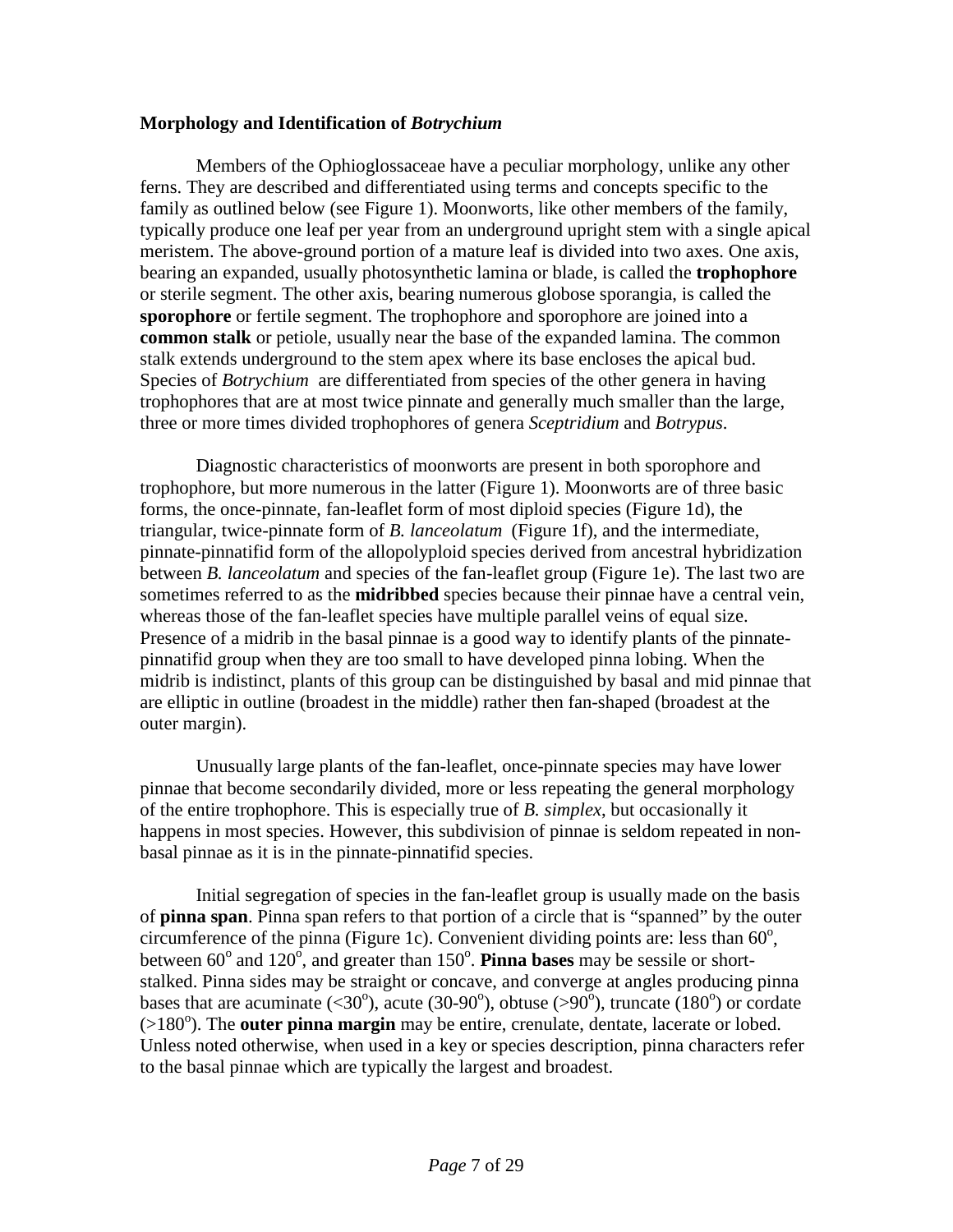

Figure 1. Morphology and terms used in moonwort identification.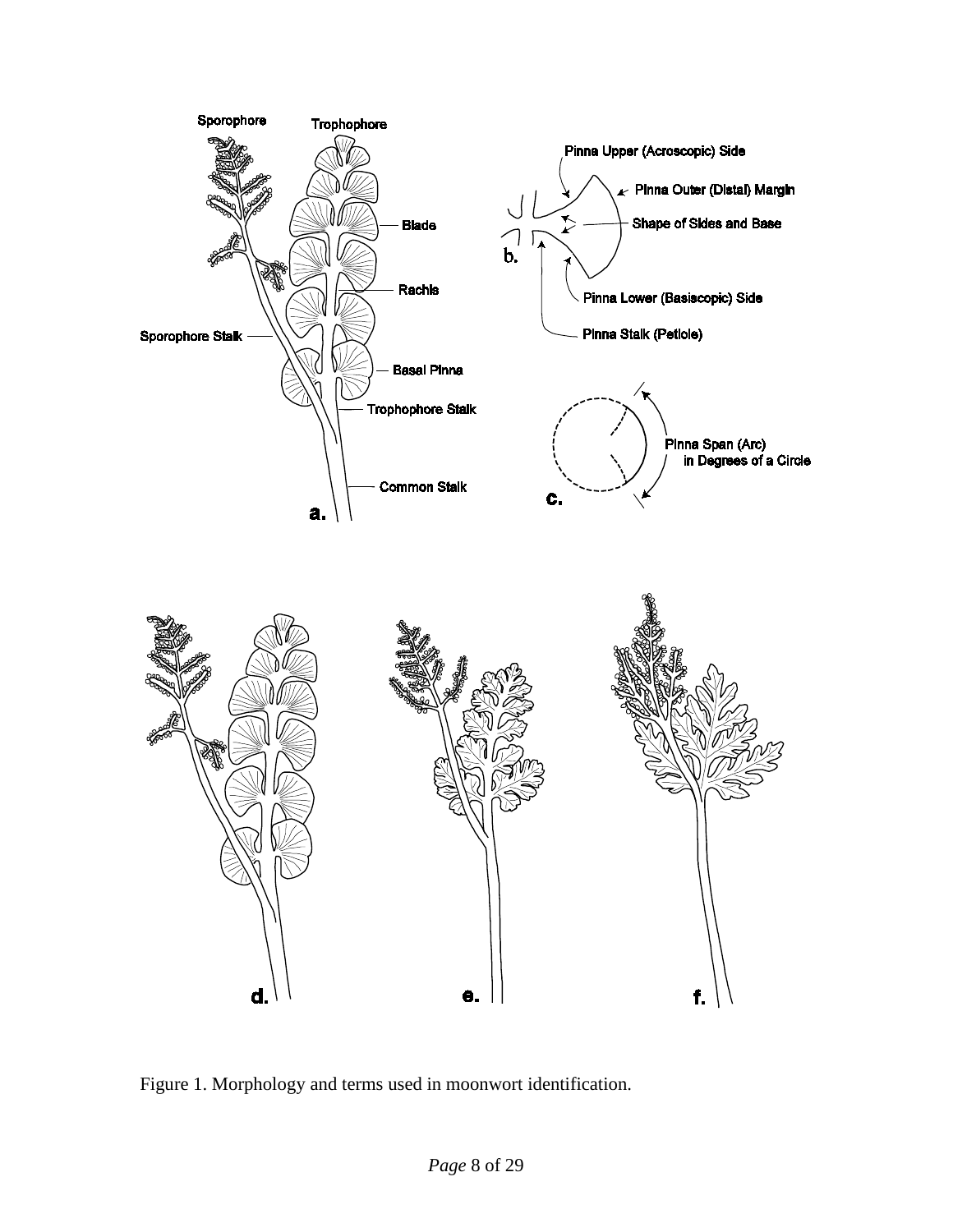The trophophore may be sessile or stalked (petioled) below the basal pair of pinnae. If stalked, the degree of **trophophore stalk** is best measured in relation to the distance between the first two pair of pinnae, i.e. whether the trophophore stalk is longer or shorter than the distance between the first two pair of pinnae.

A number of moonwort species have a glaucous surface giving them a gray or bluish cast that easily distinguishes them from species with a deep green color and lustrous surface.

Plant size varies considerably in most populations and is of limited usefulness in identifying species. Small plants often fail to fully develop the characters of full-sized plants, especially in pinna span and margin dissection. Extremely large plants often develop abnormalities (unusually large and highly divided basal pinnae, often with extra sporangia or small sporophores, and otherwise misshapen pinnae) uncharacteristic of the species.

Sporangia are occasionally produced on the basal trophophore pinnae of all species. Regular occurrence of these extra, or supernumerary, sporangia is limited to three species, *Botrychium ascendens*, *B. pedunculosum and B. tenebrosum*, but shadegrown plants of these species often do not have supernumerary sporangia. *Botrychium paradoxum* is a special case in which no trophophore is produced. Instead, the trophophore has been converted to a second sporophore. *Botrychium* X*watertonense* is a sterile first-generation hybrid between *B. paradoxum* and *B. hesperium* in which all pinnae of the trophophore produce sporangia around their margins.

The sporophore of *B. lanceolatum* is usually divided into three main branches. This character may or may not be expressed in allopolyploid taxa having *B. lanceolatum* as one parent. When present, a distinctly three parted sporophore is usually a good indicator of ancestral parentage by *B. lanceolatum*.

One of the most useful sporophore characters is the length of the **sporophore stalk**. This character must be used with caution because the sporophore stalk continues to lengthen until the time of spore release. The most useful comparison is the length of the sporophore stalk relative to the entire length of the trophophore, i.e., whether the sporangia-bearing portion of the sporophore is raised entirely above the trophophore at the time of spore release. The degree of sporophore branching and the length and angle of the branches may also be useful.

The **length** of the common stalk usually serves to distinguish *B. simplex* from other moonworts. It is so short in *B. simplex* that the sporophore and trophophore often appear to be joined at ground level. In all other species the sporophore-trophophore junction is well above ground. In compensation for its short common stalk, sporophore and trophophore stalks in *B. simplex* tend to be unusually long.

Presence of a pink to maroon **color** in the sporophore stalk occurs only in B. lanceolatum and in some allotetraploid species having *B. lanceolatum* as one parent. In B.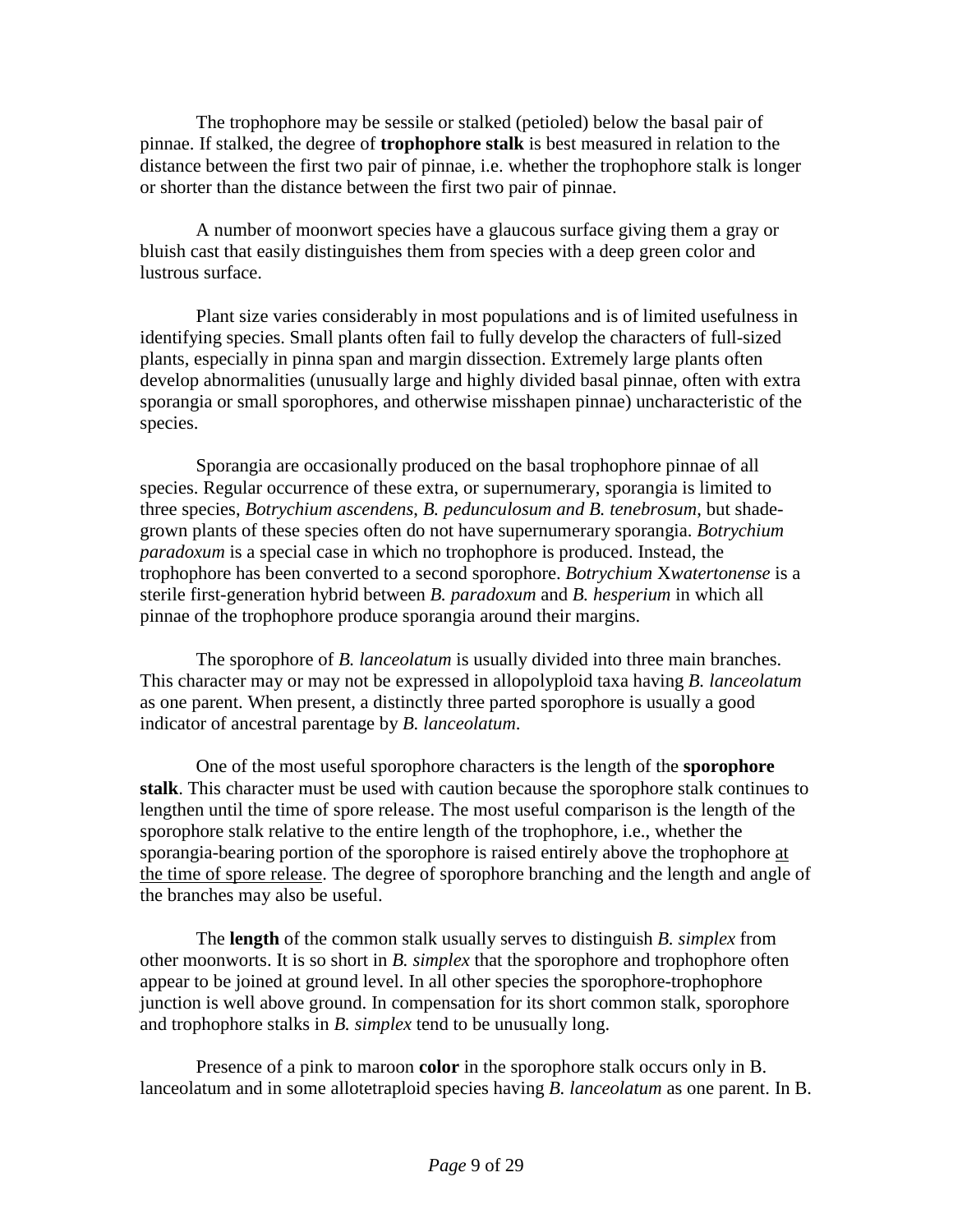lanceolatum (except in the "green" type, see discussion in IIIa) and *B. pinnatum* color gradually increases toward the base of the common stalk. In allotetraploids having *B*. "X" as the second parent, color is expressed as a stripe below the trophophore.

Spore size is a useful character, especially in distinguishing between diploid and polyploid species. Most diploid species have spores that are significantly smaller than those of tetraploids with which they might be confused. For example, the spores of *B. lunaria* average about 36 microns whereas those of the similar tetraploid, *B. yaaxudakeit* average about 45 microns (Stensvold et al. 2002). The spores of *B. simplex* are unusually large for a diploid species, ranging from 40 to 50 microns.

## **Genetic Distinction of Moonwort Species**

With the development of molecular genetic methods it has become possible to directly measure the level of genetic differentiation between taxa and to correlate these levels of genetic difference to other measures of differentiation. In the last decade, studies by Hauk (1995), Hauk and Haufler (1999) and Farrar (1998, 2001; in Ahlenslager and Potash 2007) have demonstrated the utility of starch-gel enzyme electrophoresis in producing diagnostic chemical "fingerprints" for each species. In addition to producing markers unique to individual species, this technique also allows detection of polyploidy and the probable ancestry of polyploid species. Almost without exception these chemical methods have supported the species recognized by the Wagners and earlier workers.

Warren Hauk (1995) compared a number of species of *Botrychium* subgenus *Botrychium* using enzyme electrophoresis . Results from that study closely parallel those presented here, however all genetic data and conclusions presented in this report are from electrophoretic analysis conducted by D. R. Farrar (2001, Zika and Farrar 2009).

. Enzyme electrophoresis yields data on the specific gene alleles present in each species and their frequencies within populations. Populations and species can then be quantitatively compared to one another in allele frequencies (including absence) at a number of gene loci. The result is a set of relative similarity values called **genetic identities** (GI) between populations or species. Farrar (1998, 2001, Zika and Farrar 2009) conducted enzyme analysis on more than 10,000 plants representing all of the North American taxa of moonworts. Calculations of genetic identities among the diploid species based on analysis of 19 gene loci from 10 enzyme systems are presented in Table 4 Popgene (version 1.31, Francis Yeh et al. 1997) was used to calculate Genetic Identity (GI) values according to the formulae of Nei (1978).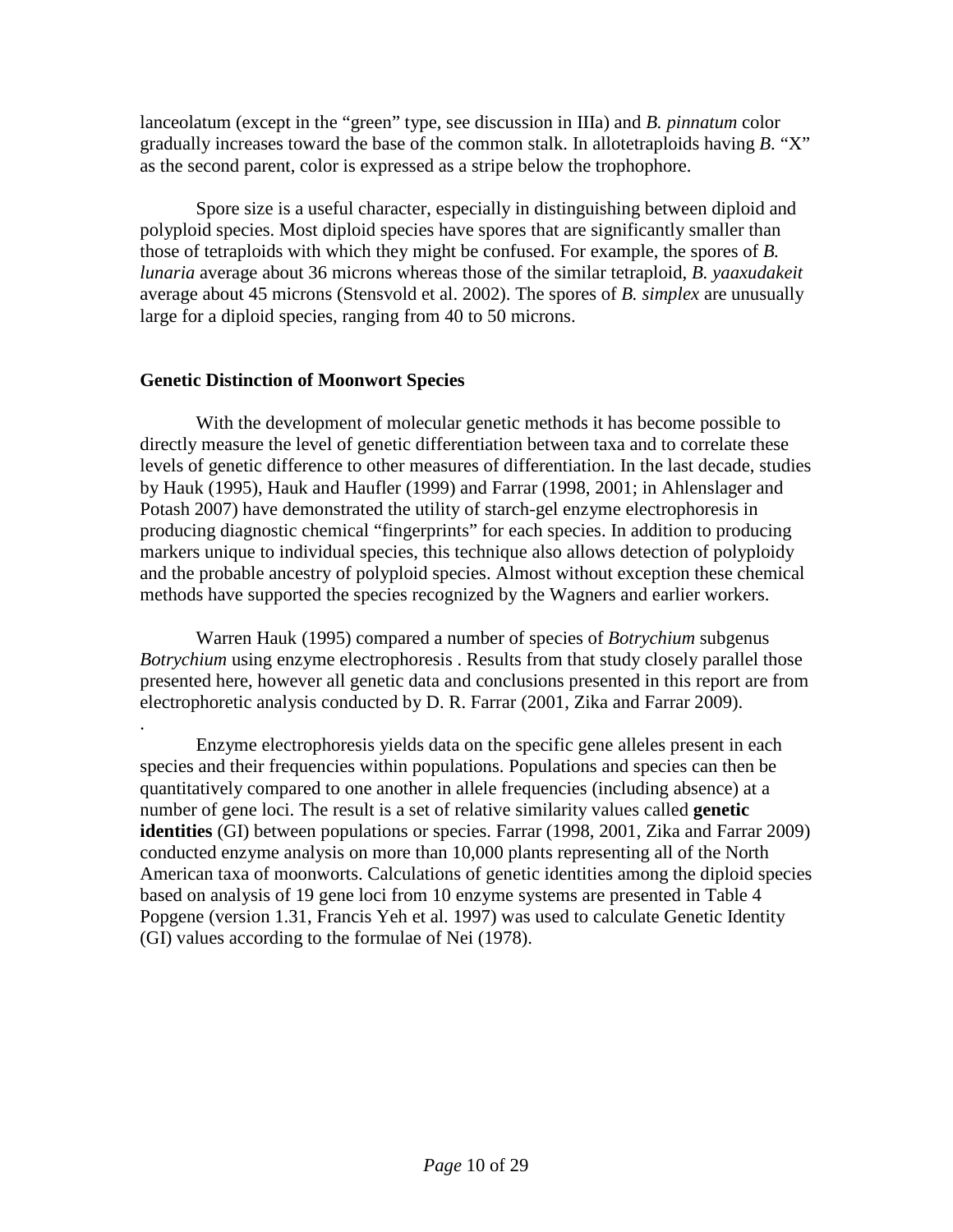| <b>Species</b>                                                                                           | lineare | pallidum         |                            |                                      |                                                |                                                          |                                                                    |                                                                              | neolunaria tunux crenulatum simplex pumicola montanum lanceolatum                      |
|----------------------------------------------------------------------------------------------------------|---------|------------------|----------------------------|--------------------------------------|------------------------------------------------|----------------------------------------------------------|--------------------------------------------------------------------|------------------------------------------------------------------------------|----------------------------------------------------------------------------------------|
| campestre<br>lineare<br>pallidum<br>neolunaria<br>tunux<br>crenulatum<br>simplex<br>pumicola<br>montanum | 0.8019  | 0.4975<br>0.6398 | 0.3325<br>0.3060<br>0.4801 | 0.3817<br>0.5545<br>0.5372<br>0.5102 | 0.3264<br>0.4489<br>0.6690<br>0.7015<br>0.6440 | 0.4439<br>0.5465<br>0.7917<br>0.4646<br>0.4512<br>0.5267 | 0.4020<br>0.5525<br>0.6970<br>0.6227<br>0.6671<br>0.6590<br>0.6738 | 0.3029<br>0.4089<br>0.5773<br>0.3678<br>0.4559<br>0.4722<br>0.6977<br>0.4938 | 0.3818<br>0.3613<br>0.2807<br>0.1748<br>0.3437<br>0.3429<br>0.2042<br>0.1989<br>0.2339 |

**Table 4**. **Nei's Unbiased Measures of Genetic Identity** (Farrar 2001)\*

\*These values are being updated to reflect additional sampling. They are not expected to change dramatically and are presented here to facilitate discussion.

In flowering plants, many species have been examined electrophoretically and GI values computed between populations within species and between species within genera. Between different populations of the same species the average GI value is 0.95 with a range of 0.80 to 1.00. The average GI between recognized varieties within a species is 0.91 with a range of 0.71 to 0.99. Between species in the same genus the average GI is 0.73 with a reported range of 0.35 to 0.99 (Gottleib 1981, Crawford 1983, 1985).

In ferns, genetic identities obtained between populations of a species are very close to that of flowering plants (avg.  $= 0.94$ ; range  $= 0.83 - 1.00$ ), but the average GI between species in a genus is somewhat lower at 0.57 overall, and much lower when only temperate species are considered (avg.  $= 0.41$ ; range  $= 0.09 - 0.85$ ) (Soltis & Soltis 1989, 1990; Ranker 1992; Haufler 1996). The average GI between moonwort species falls between these values at  $0.48 (0.18 - 0.80)$  (Farrar 2001).

Because taxonomic concepts vary among genera and among researchers, the broad ranges obtained in GI values are not surprising and in some cases probably indicate erroneous classification. Most researchers agree that in typical species derived by the gradual process of primary speciation (also called divergent or geographic speciation) genetic identities reflect time and degree of differentiation between taxa. Thus the average values obtained from many studies provide reasonable guidelines for interpretation of GI data in *Botrychium*. Independently of data from other genera, we can also look at the genetic identity of closely related but clearly distinct species pairs such as *B. neolunaria ined.* and *B. crenulatum* as a standard for comparison between other species. Using these guidelines along with commonly accepted morphological criteria we can comfortably accept GI values of 0.7 or lower as indicative of species-level differentiation. Values much greater than 0.7 indicate a genetic similarity more commonly accorded subspecific taxa.

Nearly all of the diploid species currently recognized in the western United States and Canada clearly warrant species designation. A number of close species relationships are indicated by GI values between 0.6 and 0.7, yet these species are easily distinguished morphologically. The most questionable case is the distinction between *B. campestre* and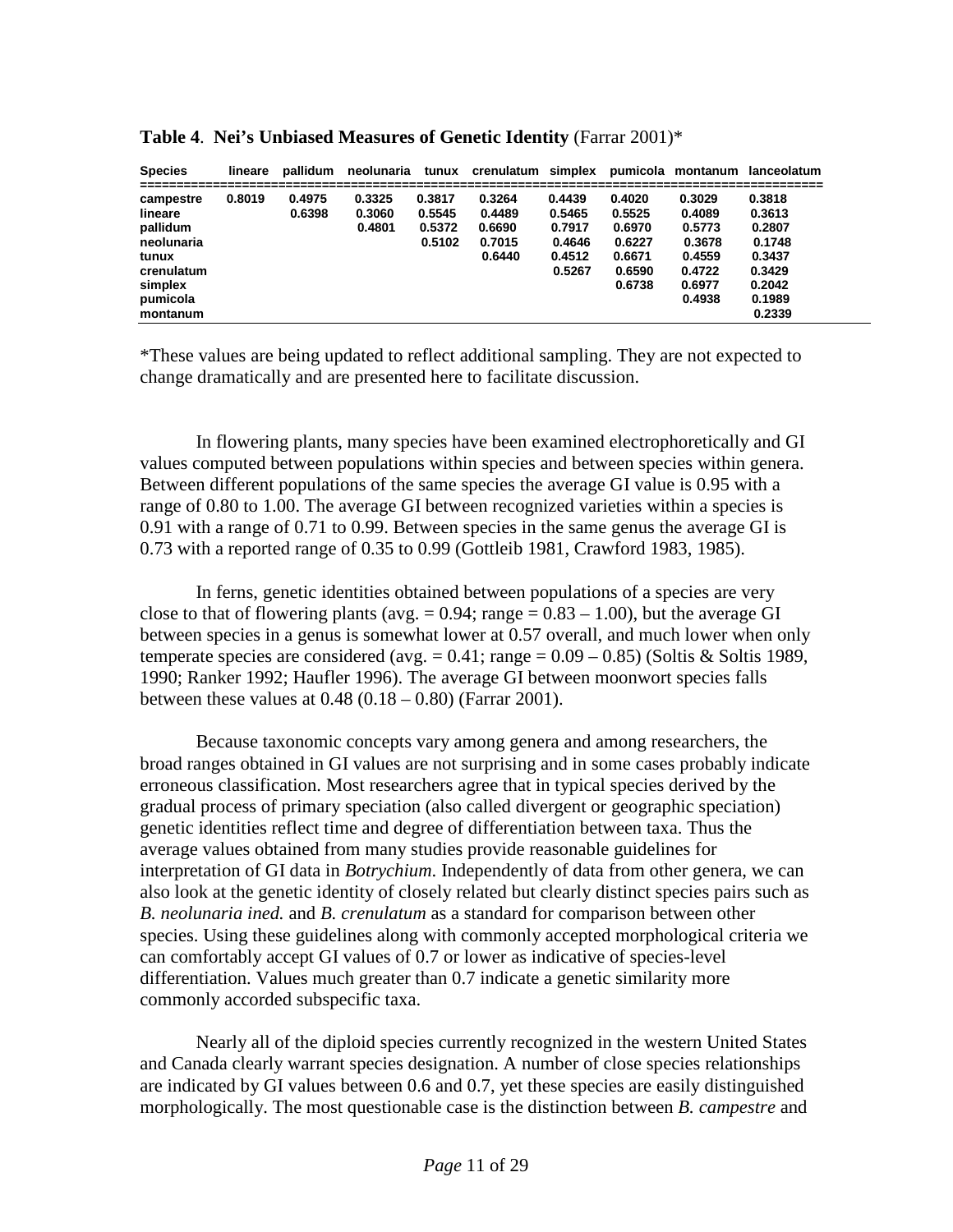*B. lineare* with a GI of 0.8019. This high GI as well as morphological similarity indicates that these two species are very closely related and that *B. lineare* could reasonably be considered a variety of *B. campestre*. In describing *B. lineare*, W. H. Wagner (1994) recognized its close relationship to *B. campestre*.

A second GI that is unexpectedly high is between *B. pallidum* and *B. simplex*. This may be, in part, an artifact of combining the varieties of *B. simplex* into a single taxon. Subspecific differentiation in *B. simplex* and its relationships with *B. pallidum* is being studied. A significant illustration of the species-level genetic distinction between *B. simplex* and *B. pallidum* is the fact that they have combined to produce a fertile tetraploid species, *B. adnatum*. Speciation by allopolyploidy does not generally occur in response to hybridization between two elements of the same species (see discussion of allopolyploidy).

Two distinctions are particularly noteworthy. *Botrychium pumicola* is clearly distinct from *B. simplex*, contrary to some speculation that it might be only a variety of *B. simplex*. A new diploid species discovered in coastal areas of southeastern Alaska, *B. tunux,* is clearly distinct from *B. neolunaria* with which it was formerly confused.

*Botrychium lanceolatum* has an exceptionally low GI with all other species. This represents a high genetic divergence that is also indicated by its morphology, being the only diploid moonwort species with a twice pinnate trophophore and leaves reflexed in the bud. On the other hand, affinity of *B. lanceolatum* to other moonworts is indicated by repeated hybridization events with fan-leaved species that have produced allotetraploid species. *Botrychium lunaria* and *B. campestre* are also quite distant from all other species except their sister species *B. crenulatum* and *B. lineare* respectively.

In Table 5, plants of all three types of *B. lanceolatum* are combined. When these are separated into subtypes *angustisegmentum*, *lanceolatum* and *viride*, GI values among the subtypes range from 0.74 to 0.79 (Stensvold 2008). Supporting the reduction of *B*. *crenulatum* to a variety of *B. lunaria*, the GI value between *B. lunaria* var *lunaria* and *B*. *lunaria* var. *crenulatum* is 0.92 whereas the GI value between *B. neolunaria* and *B*. *lunaria* is 0.70 when the two varieties of *B. lunaria* are combined (Stensvold 2008).

Additional comparisons of population genetic structure and differentiation between populations are being analyzed and may be expected to contribute further understanding to the process of evolution and speciation in *Botrychium*.

Nei's genetic identity measure was developed for diploid taxa. Interpretation of GI values between tetraploid species is problematic. Two allotetraploid species with one ancestral parent in common will have a much higher GI than two allotetraploid species with neither parents in common, yet all are equally valid species. Systematists generally agree that allotetraploids differing in their ancestral parentage should be recognized as distinct species.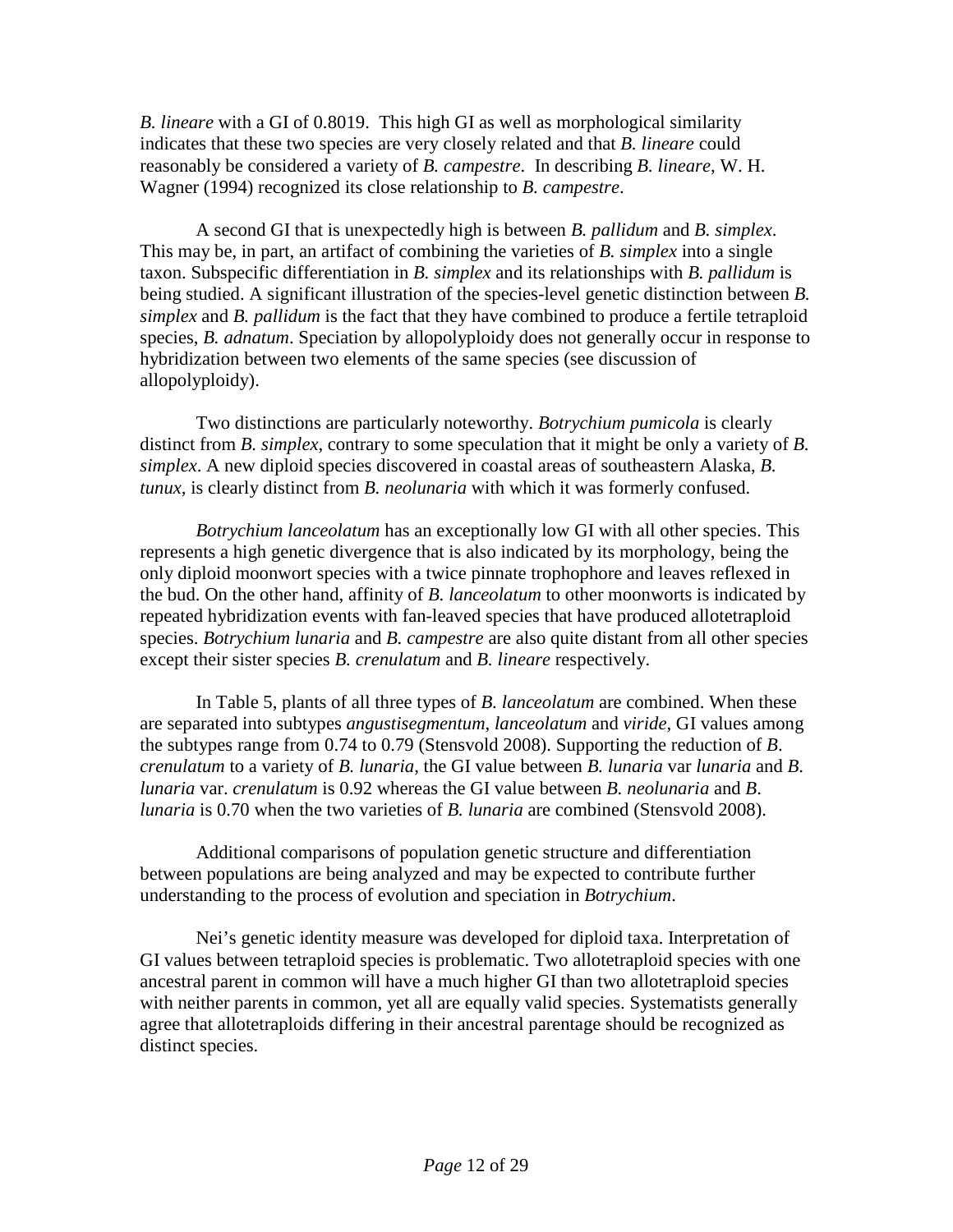### **Speciation and Evolution in Moonworts.**

Diploid species of *Botrychium* are assumed to have evolved through gradual differentiation of plant populations growing in and adapting to different habitats. This is a continuing process resulting in levels of differentiation that we recognize as varieties, subspecies and species. An example of two species recently diverged from a common ancestor is *B. campestre* and *B. lineare*. Determining that differentiation has reached the level of species has traditionally been based on morphological discontinuity, especially if such discontinuity is observed between taxa growing together in the same habitat.

A biological test of species-level differentiation is possible if the taxa in question form natural hybrids. If these hybrids are fertile (produce viable spores), then little genetic differentiation has occurred and the taxa cannot be recognized as distinct species. In this case continued production of hybrids may be expected to produce a continuum of morphological intermediates between the two taxa, all of which are equally fertile. If the hybrids between two putative species are sterile (incapable of producing viable spores) then it is assumed that genetic differentiation is so great that homologous chromosomes no longer recognize one another, and cannot pair and segregate perfectly in meiosis (see discussion below). Sterility of hybrids maintains distinction of species.

Allopolyploid speciation—The base nunber of chromosomes in *Botrychium* subgenus *Botrychium* is 45. Diploid species possess two homologous copies of each chromosome for a total of 90 chromosomes in the sporophyte stage. To produce spores, cells in the sporangia under meiosis, a type of cell division in which identical "homologous" chromosomes pair, exchange genetic information, then separate and move into different cells to form haploid spores. For spores to be viable, they must receive a copy of each of the genes on each of the 45 chromosomes. This requires that homologous chromosomes be able to recognize one another so as to produce "perfect pairing". Any imperfection in this pairing process results in spores not receiving a full set of genes and causes them to be unviable.

Hybridization between closely related plant species is not uncommon, and this is true of *Botrychium*. Generally, these hybrids, when first formed, are sterile (Figure 2). Because their genetic material has accumulated so many differences, homologous chromosomes from the two parent species do not pair and separate perfectly during meiosis. This results in spores that receive both copies of some genes and neither copy of other genes, consequently they fail to develop normally and do not germinate. The original hybrid plant fails to produce additional plants and is thus an evolutionary dead end. [Sterile hybrids can often be recognized by examining their spores under a microscope. Spores of great variation in size, some twice the size of others, as well as collapsed and misshapen spores are indicative of sterile hybrids.]

Occasionally plant cells undergo chromosome replication without an accompanying division of the cell and nucleus. This results in a cell with double the base number of chromosomes. That cell may then continue to divide normally and produce a tissue that is tetraploid rather than diploid. If this tissue becomes involved in spore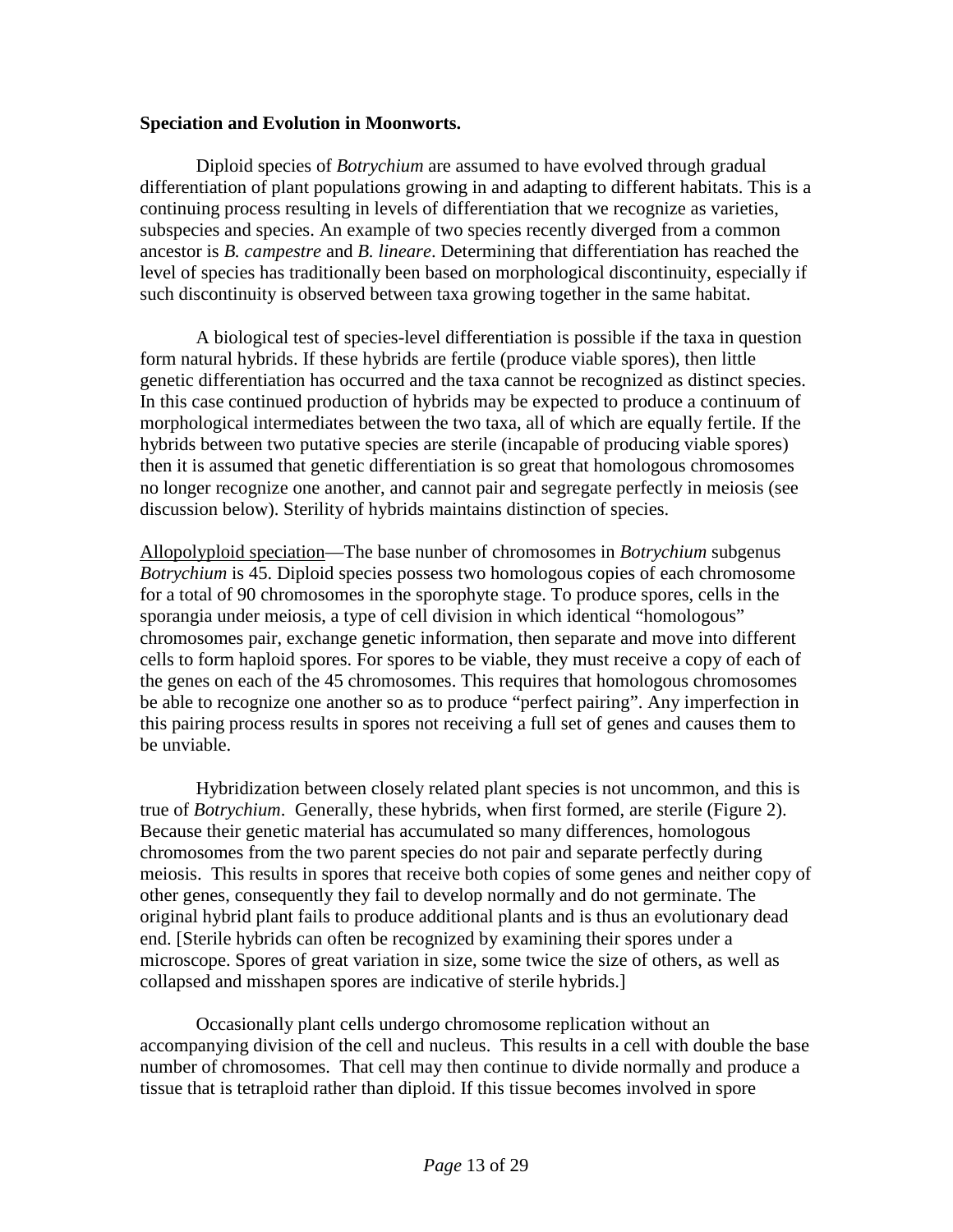production, there are two possible results. When this series of events happens in a normal diploid it produces an autotetraploid. This plant fails in spore production because it now has four homologous chromosomes. In attempting to pair, often three or all four homologous chromosomes become bound together making perfect separation impossible. Spores receive all four copies of some genes and none of others. As with diploid hybrids, the spores are non-viable and the autotetraploid is an evolutionary dead end.

When chromosome doubling occurs in a plant that is an interspecies hybrid, a very different result occurs—fertility is instantly restored (Figure 2). Now, in the tetraploid plant, there are two identical sets of chromosomes from each of the two parent species. Instead of attempting to pair with a distantly related chromosome from the other species, identical homologous chromosomes from the same species preferentially pair and separate perfectly in meiosis. Resulting spores receive a complete set of chromosomes from each of the parental species and are completely viable. This allotetraploid is thus fully capable of reproducing, dispersing, and evolving as an independent species with its own distinctive morphology and behavior.

About half of moonwort species are allotetraploids, and one, *B. pseudopinnatum*, is an allohexaploid, having formed from hybridization between an allotetraploid species and a third diploid species. Allotetraploid species are common in bryophytes and seed plants as well as ferns. In the absence of direct genetic evidence or chromosome counts, poplyploids can usually be recognized by having substantially larger spore sizes relative to their diploid parents.

Fixed heterozygosity.—Allotetraploid species are usually first detected in the field by a morphology that is intermediate between two known diploid species. Their doubled number of chromosomes can be confirmed in the laboratory by a direct count, but allopolyploid plants can also be detected through enzyme electrophoresis. Allotetraploid plants possess chromosomes, genes and gene alleles from both of the original diploid parents. If the two ancestral parent species possessed different alleles at a given enzyme locus, their allotetraploid derivative will display both of those different alleles in a heterozygous pattern in enzyme electrophoresis. Because each allotetraploid plant always receives a complete chromosome set from each of the original parent species, this heterozygous condition is "fixed". Fixed heterozygosity is not dependent on recombination through cross-fertilizaion as it is in diploid plants. It is also not eliminated through self-fertilization as it is in diploid plants. Theoretically, tetraploids could display as many as 4 different alleles at a gene locus. However, in *Botrychium* species, because self-fertilization maintains homozygosity within each parental contribution, allotetraploids seldom display at more than two different alleles per locus in an individual plant.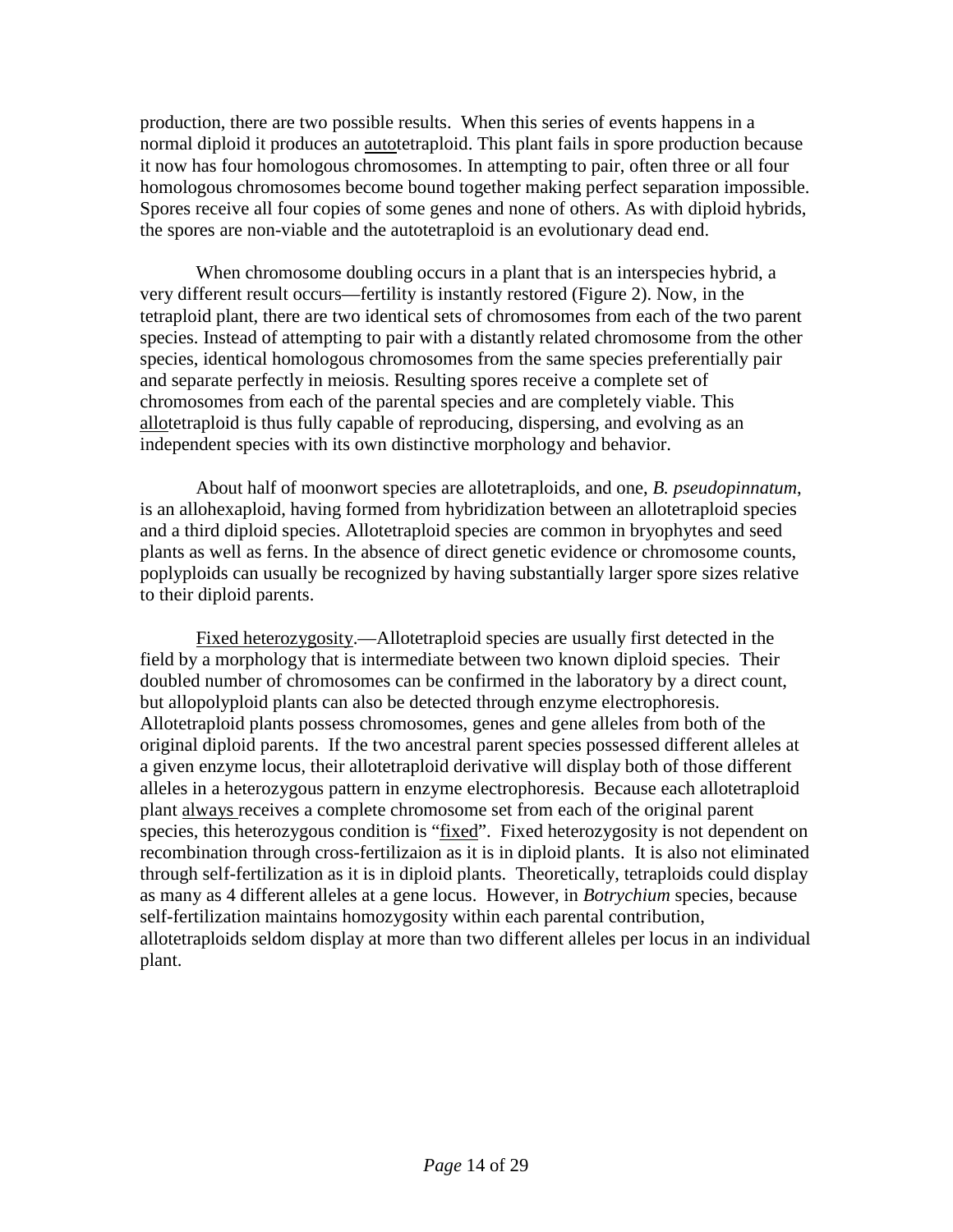

Figure 2. Origin of tetraploid species of *Botrychium*. Each letter represents one set of chromosomes. AA and BB represent two different diploid species.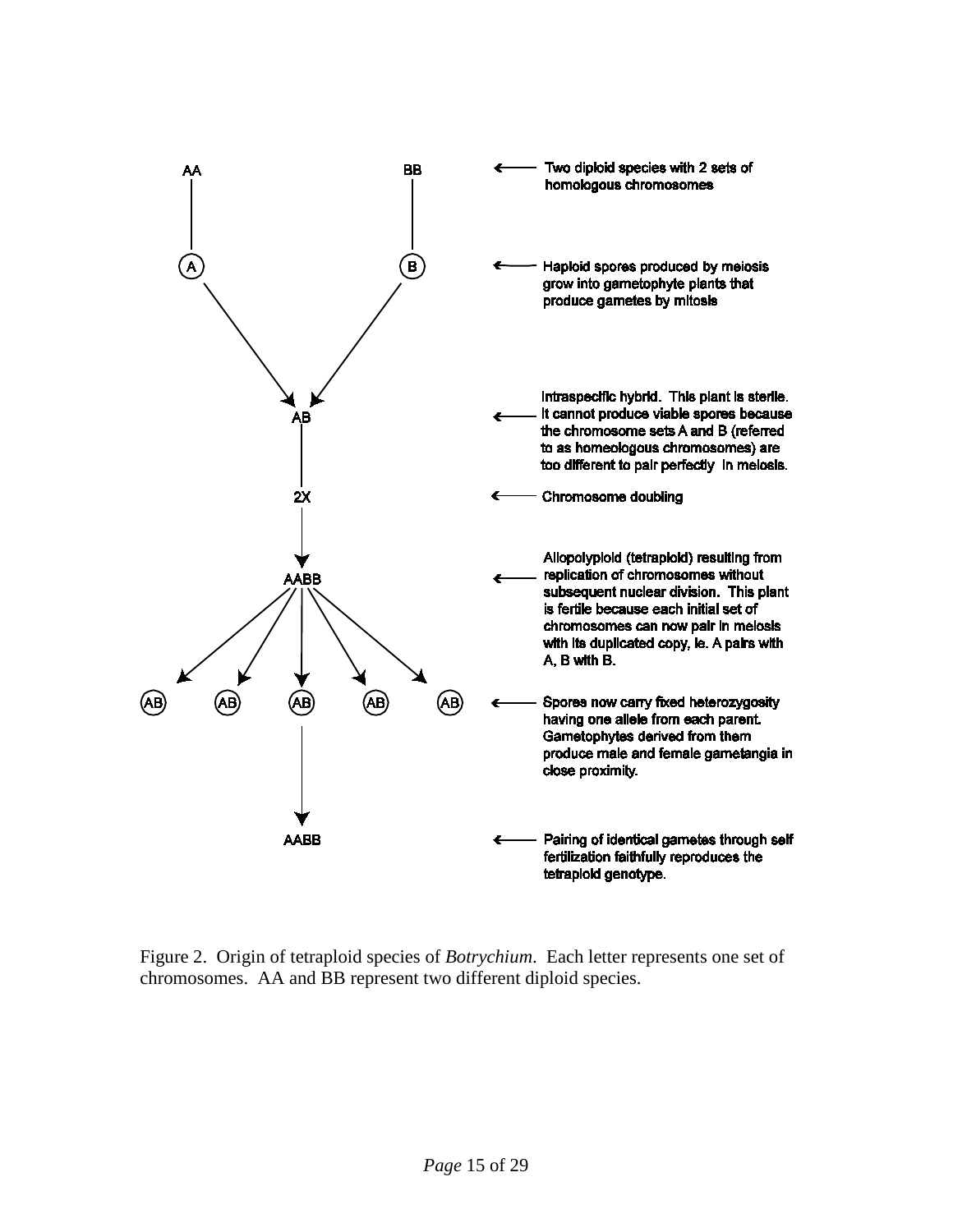Detecting ancestral parents of allotetraploid species.—When the typical isozyme patterns of all the diploid species have been determined, it is possible to determine which of these patterns, when combined, produce the pattern observed in a given tetraploid species. The answer is sometimes clear, as in the case of *Botrychium pinnatum* which shows a contribution from each of its parents, *B. lanceolatum* and *B. lunaria*, for nearly every gene tested. Furthermore, *B. lanceolatum* and *B. lunaria* are the only two diploid species which, when paired, can account for all of the patterns observed in *B. pinnatum*.

The parentage of other allotetraploid species is not as straightforward. Often the allotetraploid pattern implicates one set of parents at one gene locus, but a different set of parents at another locus. Occasionally a tetraploid expresses "orphan" alleles, alleles not present in any known diploid. A simple explanation for these anomalies is that the parent diploid species have changed since the ancient hybridization event that led to the formation of the allotetraploid. Because each species continues to evolve, over thousands of years it may be expected that some alleles currently present in the allotetraploid have been lost from the diploid species. It is also possible that one or both of the parental diploids may have become extinct. In cases of imperfect matches, electrophoresis adds to the clues provided by morphology, suggesting "best" matches among existing species. Table 3 lists the most probable parents of each polyploid *Botrychium* species. Figures 1 and 2 illustrate the morphological intermediacy of allotetraploid species between their probable ancestral diploid parents.

Multiple origins of allotetraploids.—Allotetraploid species result from a past hybridization event between two diploid species followed by chromosome doubling. It is reasonable to expect that such an event, involving the same two species happened more than once. That is, the same allotetraploid will have been formed from different hybridizations between different individuals of the same two diploid species, and this will have happened repeatedly. If the two parental diploid species possessed normal genetic and morphological variability among individual plants, combinations of different individuals will have produced slightly different forms of the same allotetraploid species. These different allopolyploid speciation events, occurring at different times and in different places, could result in a confusing array of slightly different genotypes and morphologies in different areas, each propagating its peculiar form through selffertilization.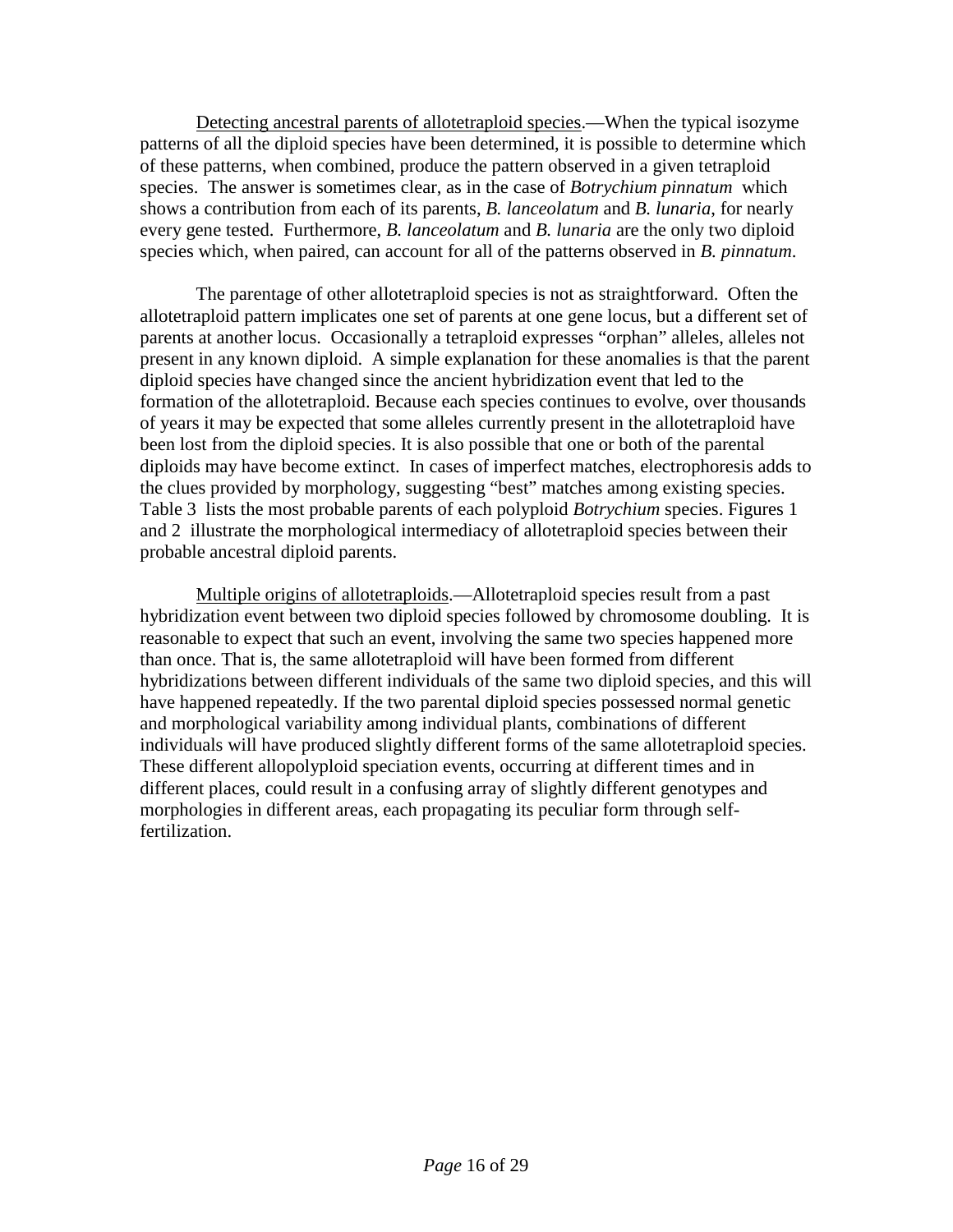

Figure 2. Allotetraploid species of *Botrychium* and their ancestral parents. [This older diagram does not reflect the new taxonomy recognized elsewhere in this document. American *B. lunaria* is now recognized as *B. neolunaria sp. nov*., *B. lineare* is now *B. campestre* var. *lineare comb. nov*., and *B. crenulatum* is now *B. lunaria* var. *crenulatum* comb. *nov*.]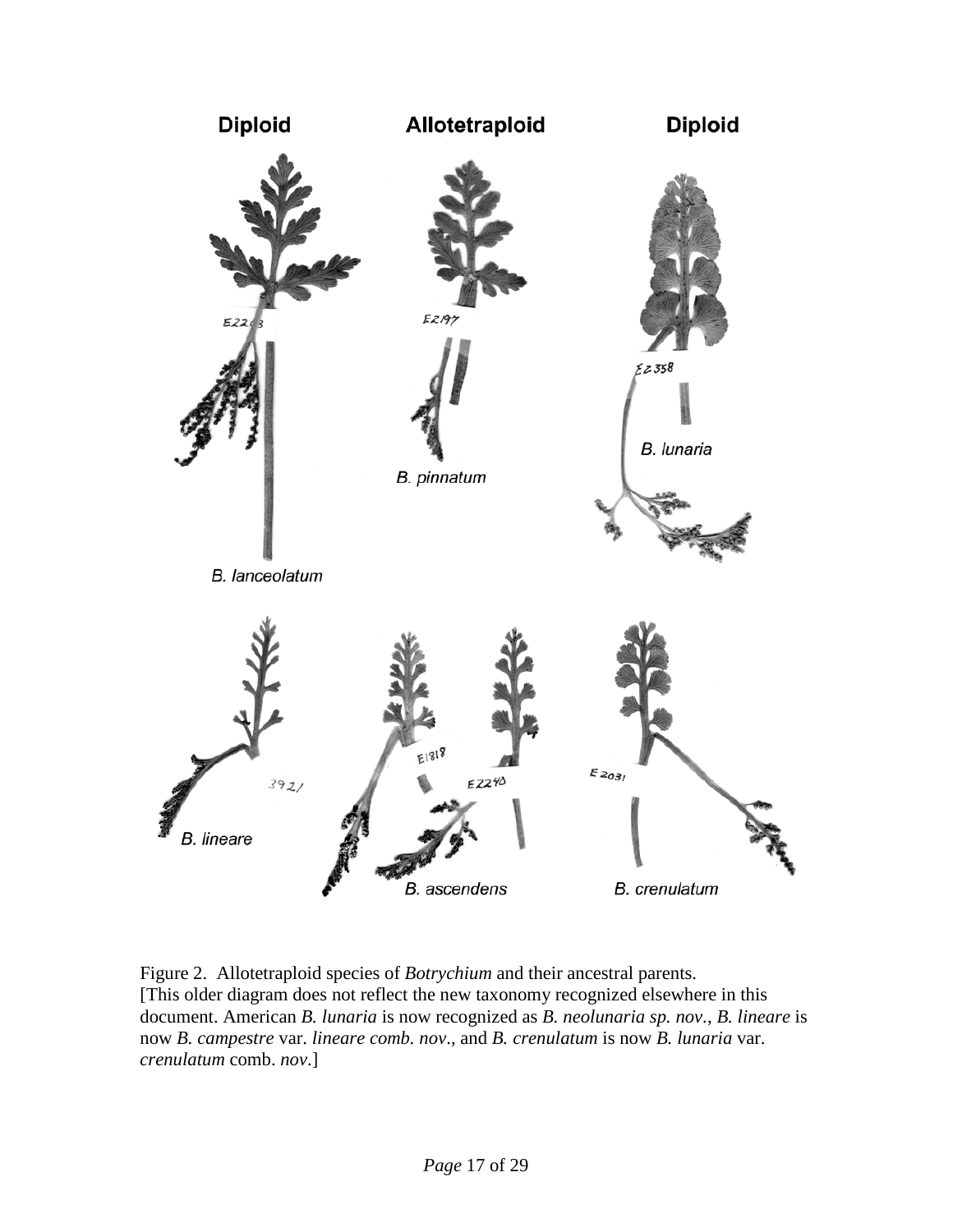The above scenario seems to be the best explanation for the genotypic and morphological diversity displayed by *Botrychium matricariifolium* in the Great Lakes Region (Farrar and Wendel 1997). In a given site, one or several distinctive genotype/morphotype associations may exist, but when viewed from a regional perspective, all are subtypes of a basic species genotype derived from the same two ancestral diploid species. Furthermore, genotype/morphotype associations observed locally do not hold on a regional scale. The same genotype, as expressed in enzyme electrophoresis, may associate with a different morphology in different areas. A similar occurrence of multiple, subtly different morphotypes, all within the same basic species genotype, is present in western populations of *Botrychium minganense*, and, to a lesser extent, in other tetraploids, and may be the result of multiple origins of the species.

Gene silencing.—Another process that must be taken into account in explaining the genotypic and morphological diversity of allotetraploid species is gene silencing. In sexually reproducing species, it is imperative that at least one copy of each vital gene is maintained on each of two homologous chromosomes. (Although a single copy of a gene may suffice for production of the gene product, two copies on homologous chromosomes are necessary to assure that each haploid spore receives a copy.) It is not necessary that a plant have more than two copies of most genes. The "extra" gene copies in tetraploids are redundant and superfluous. These extra genes can become disfunctional without consequences that are lethal to the plant. Such disfunctional genes are said to have been silenced; they do not produce functional enzymes and thus are not detectable in electrophoresis procedures (Werth and Windham 1991).

When an expected allele from one of the allotetraploid's parent species is not present, it may be due to gene silencing. For example, because of the many unique alleles in *B. lunaria* and their presence in *B. minganense*, we can be fairly certain that *B. lunaria* was one of the diploid species involved in the hybridization leading to *B. minganense*. Yet, there are many populations of *B. minganense* in which the expected allelic contribution from *B. lunaria* is missing (has been silenced) in some enzymes (e.g. in triose phosphate isomerase (TPI)). Interestingly, the particular pattern of silencing is often different in different populations of the same allotetraploid species. In *B. minganense* either one, both or neither of the *B. lunaria* alleles for TPI-1 and TPI-2 may be silenced in a given population (see discussion under *Botrychium minganense*). The degree to which gene silencing can produce morphological or physiological change is unknown, but some researchers have proposed that extensive differentiation between populations via gene silencing could lead to differentiation and even the evolution of new species (Werth and Windham 1991).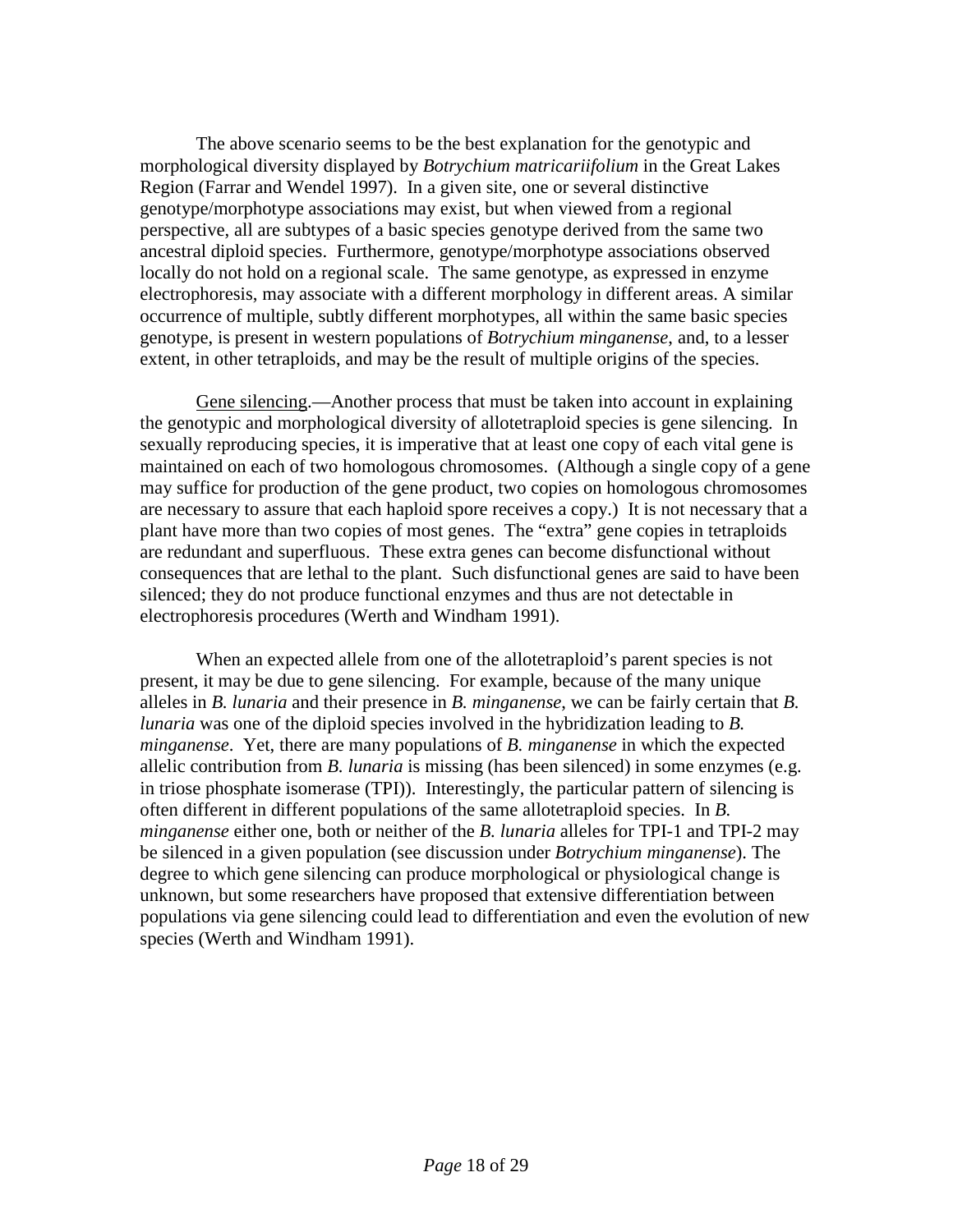## **Population Genetics of** *Botrychium*

Breeding system.—In order to understand the distribution of genetic and morphological variation within and between species, it is necessary to understand the reproductive biology of moonwort ferns (see Life History section for a more complete description). Being pteridophytes, they have two separate life stages. The relatively large above-ground sporophyte produces spores that have half the number of chromosomes of the parent sporophyte. These spores germinate underground and grow into the gametophyte stage. Each gametophyte produces both male and female gametangia containing sperm and eggs, respectively. When a sperm is released from a mature antheridium, it swims to an open archegonium, then down the archegonial neck to an egg with which it fuses to form a diploid zygote, the initial cell of the next sporophyte generation. These acts of sexual reproduction take place underground. Travel through soil by swimming sperm must be considerably hindered relative to sperm swimming in liquid on the soil surface as is the case for most ferns. In the underground environment, sperm from one gametophyte plant may be unable to reach another gametophyte more than a few millimeters distant. They are quite capable though of swimming to archegonia and fertilizing eggs on the same gametophyte less than one millimeter away. This union of gametes from the same gametophyte constitutes intragametophytic self-fertilization.

Enzyme electrophoresis allows recognition of heterozygous individuals, those containing two different alleles at a given gene locus. Because heterozygous individuals of diploid species can be produced only by cross-fertilization between different gametophytes, electrophoretic determination of the number of heterozygous individuals in a population of a diploid species allows estimation of the amount of cross-fertilization that is occurring. Of thousands of individual *Botrychium* plants examined electrophoretically in several studies (Soltis and Soltis 1986, Hauk and Haufler 1999, Farrar 1998, 2001), less than 10% have shown heterozygosity from out-crossing. This observation provides strong support for the hypothesis that sexual reproduction in *Botrychium* is predominantly by intragametophytic self-fertilization.

Intragametophytic self-fertilization in pteridophytes has several important genetic consequences. Because all cells of an individual gametophyte are derived from a single initial cell (the spore), sperm and eggs produced by that gametophyte are genetically identical. Fertilization of an egg by sperm from the same gametophyte unites identical genotypes. The resulting sporophyte has exactly the genotype of the gametophyte from which it was produced. When that sporophyte produces spores, those too will be all be genetically identical and identical to the original gametophyte. Gametophytes growing from those spores will likewise be of the same genotype, and so on as long as intragametophytic selfing occurs. With no means of generating genetic variability (except by rare mutations) sexual reproduction in *Botrychium* through intragametophytic selffertilization becomes equivalent genetically to vegetative reproduction.

Distribution of variability.—The sexual life cycle of *Botrychium* species, although it fails to generate genetic variability through recombination when accomplished through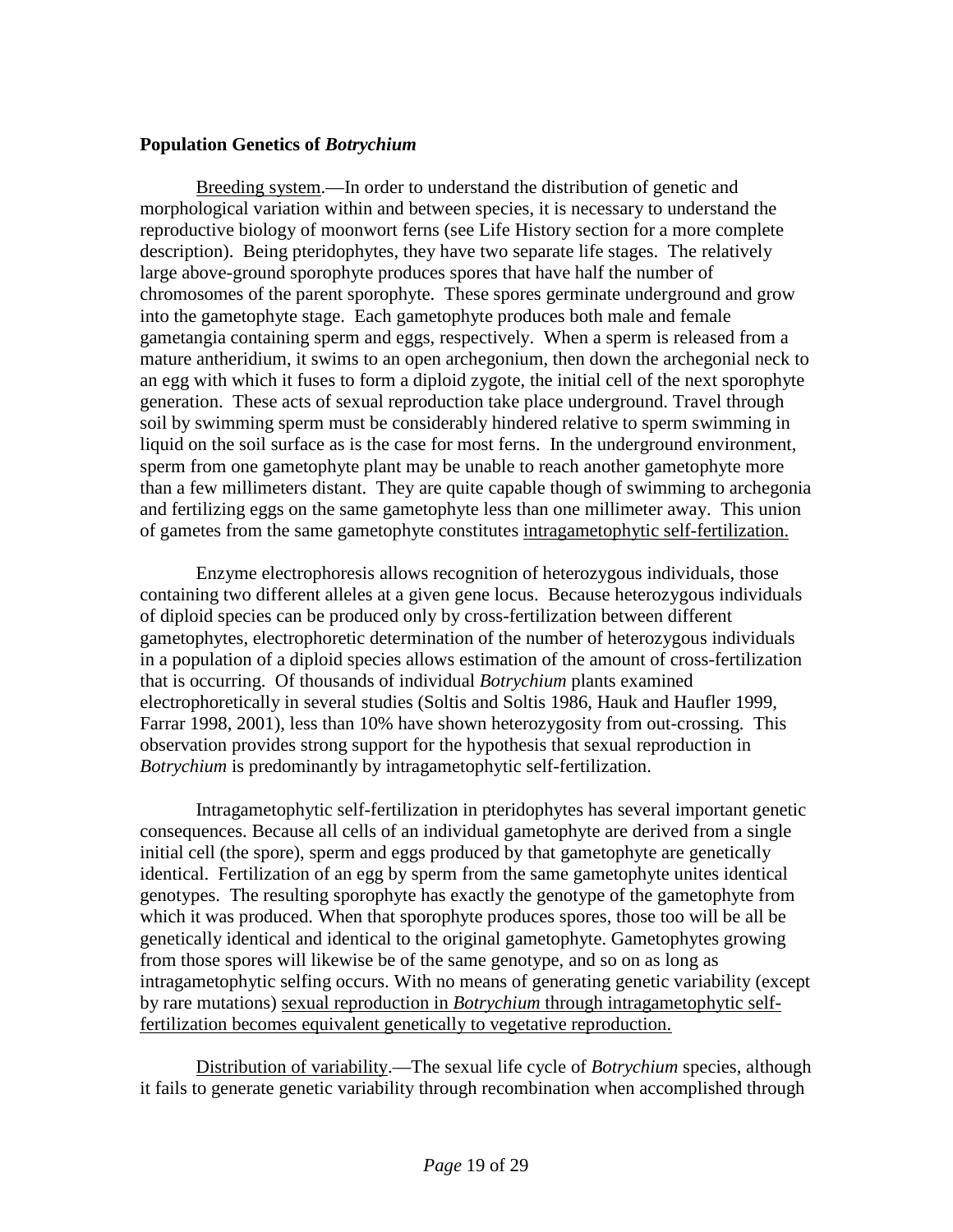intragametophytec selfing, still conveys distinct advantages. First, it facilitates wide distribution of plants through production of spores. Second, since all alleles are expressed when in a homozygous condition, this inbreeding system of *Botrychium* prevents accumulation of deleterious recessive alleles. This is important in considering the potential of a single isolated spore to initiate a new population.

Regularly out-breeding species accumulate a "genetic load" of deleterious recessive genes that are shielded from selection because they are not expressed in heterozygous individuals. If such individuals are forced to undergo self-fertilization, this genetic load is expressed in the homozygous offspring causing them to be inviable. [This is often referred to as inbreeding depression, a potential problem for small populations of out-breeding species.] For successful reproduction, out-crossing species require two genetically different gametophyte plants growing close enough to allow sperm of one to swim to the egg of the other. The farther apart the gametophytes, the less likely is fertilization. The farther spores travel from an established population, the less likely it becomes that two spores will land sufficiently close to allow cross fertilization. Thus, out-crossing species are hindered in colonizing new sites when these sites are at some distance (miles) from existing populations (Peck et al. 1990, Dassler and Farrar 2001, Farrar et al. 2008).

Species that regularly reproduce by intragametophytic selfing carry no genetic load. Inbreeding depression does not occur in such species because there are no shielded deleterious alleles. These species have a distinct advantage in long-distance dispersal and establishment (Crist and Farrar 1983, Peck et al. 1990). A single spore dispersed a long distance from the parent plant is capable of producing an isolated gametophyte which can successfully reproduce by self fertilization. The resulting sporophyte then can produce spores and a new population. However, each plant of this new population will be genetically identical, carrying the genotype of the original spore. This explains why the genetic variability found in *Botrychium* species is often partitioned among populations rather than among individuals within populations (Farrar 2001). That is, all individuals at a given site are often of one genotype, whereas all those at another site may be of a different genotype. [Different genotypes may exist within the species due to differentiation through mutation and, in tetraploids, gene silencing and multiple origins (see Species and Evolution).]

Often an individual genotype is associated with subtle but distinctive morphological traits. In *Botrychium* populations produced from a single "founding" spore, all members will maintain that "phenotype" of distinctive traits. Such a population is essentially a clone, the same as if it had been produced by vegetative reproduction. It is similar to a clone of aspens, all of which often maintain a distinctive appearance.

If a second spore from a different source lands in the vicinity of the first population it may bring a new and distinctive genotype and phenotype to the area. Because members of each phenotype reproduce only by self-fertilization, the two phenotypes may exist side-by-side without blending. It is thus possible to perceive distinctive populations of the same species which are adjacent or co-mingled, much the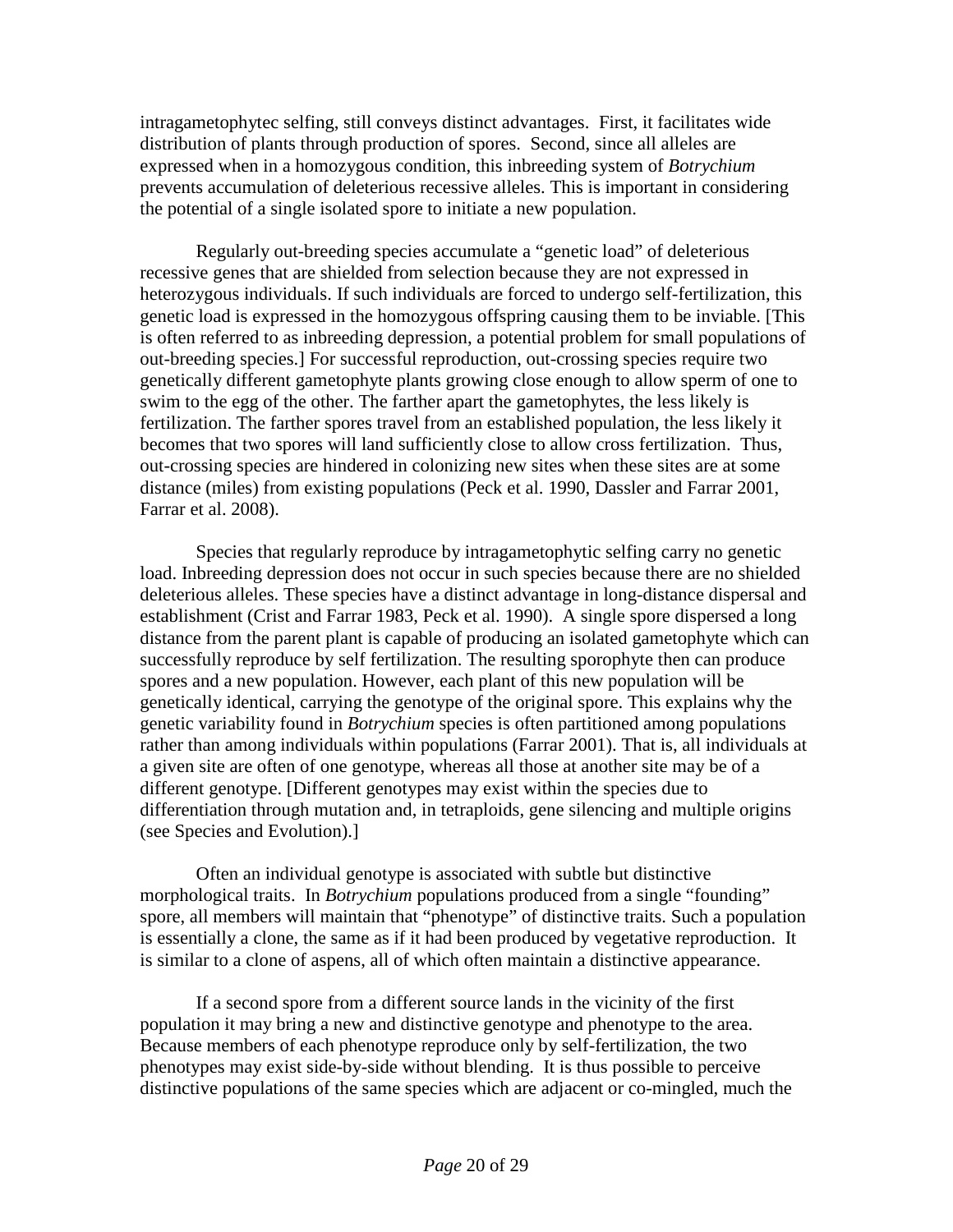same as it is often possible to perceive distinctive adjacent or co-mingling clones of aspens.

It is important to appreciate the difference between adjacent but non-blending populations of the same *Botrychium* species and adjacent but non-blending populations of two different Botrychium species. In the first case, plants of the two types remain distinct because of intragametophytic selfing as described above. In the second case, the two types remain distinct because they are genetically incompatible—interbreeding produces only sterile plants. Maintenance of non-blending phenotypes within the same area is often cited as an indication that genetic differentiation between the two types has reached the level of species distinction, but because of intragametophytic selfing, maintenance of morphological distinctiveness between adjacent "clones" in *Botrychium* is not always an indication of different species.

Migration.—Because of the small size of their propagules (spores), migration of fern species through spore dispersal, on average, is greater than that of most seed plants (Smith 1972). That long-distance migration does occur in some species is undisputable (Crist and Farrar 1983, Ranker et al. 1994), however, as pointed out by W. H. Wagner (1972), most fern species show the same types of range restrictions as seed plants.

As discussed above under Breeding Systems, for many fern species migration is restricted to short distances by the requirement for two spores, and the gametophyte plants growing from them, to be sufficiently close (a few centimeters) to permit crossfertilization. In such species failure to attain bisexuality and/or genetic load (recessive lethal alleles) prevent successful reproduction by isolated gametophytes (Peck et al. 1990).

However, in *Botrychium* species, individual gametophytes regularly become bisexual and all studies examining these plants genetically indicate that most sporophyte plants are produced through intragametophytic selfing, that is, fertilization of the egg by sperm from the same gametophyte. This being the case, successful migration by *Botrychium* species should be limited only by the distance of spore travel and the probability of a still viable spore landing in a suitable habitat. [Suitable habitat, discussed elsewhere, may include access to mineral soil, appropriate soil chemistry and moisture, presence of mycorrhizal fungi, etc.]

Peck et al. (1990) determined that more than 90% of spores released by *Botrychium virginianum* were deposited within five meters of the source plant, with that number increasing with the degree to which the source plant was immersed within surrounding vegetation. This sharply curtailed dispersal pattern is typical of the leptokurtic pattern obtained by other studies of spore dispersal (Ingold 1971). It must be recognized however that even 1% of the spores produced by a typical moonwort is a very large number (thousands) of potential propagules. Despite this seemingly large potential for migration, recent genetic studies on *Botrychium simplex* (Farrar unpublished) further document surprising restriction of migration over small distances.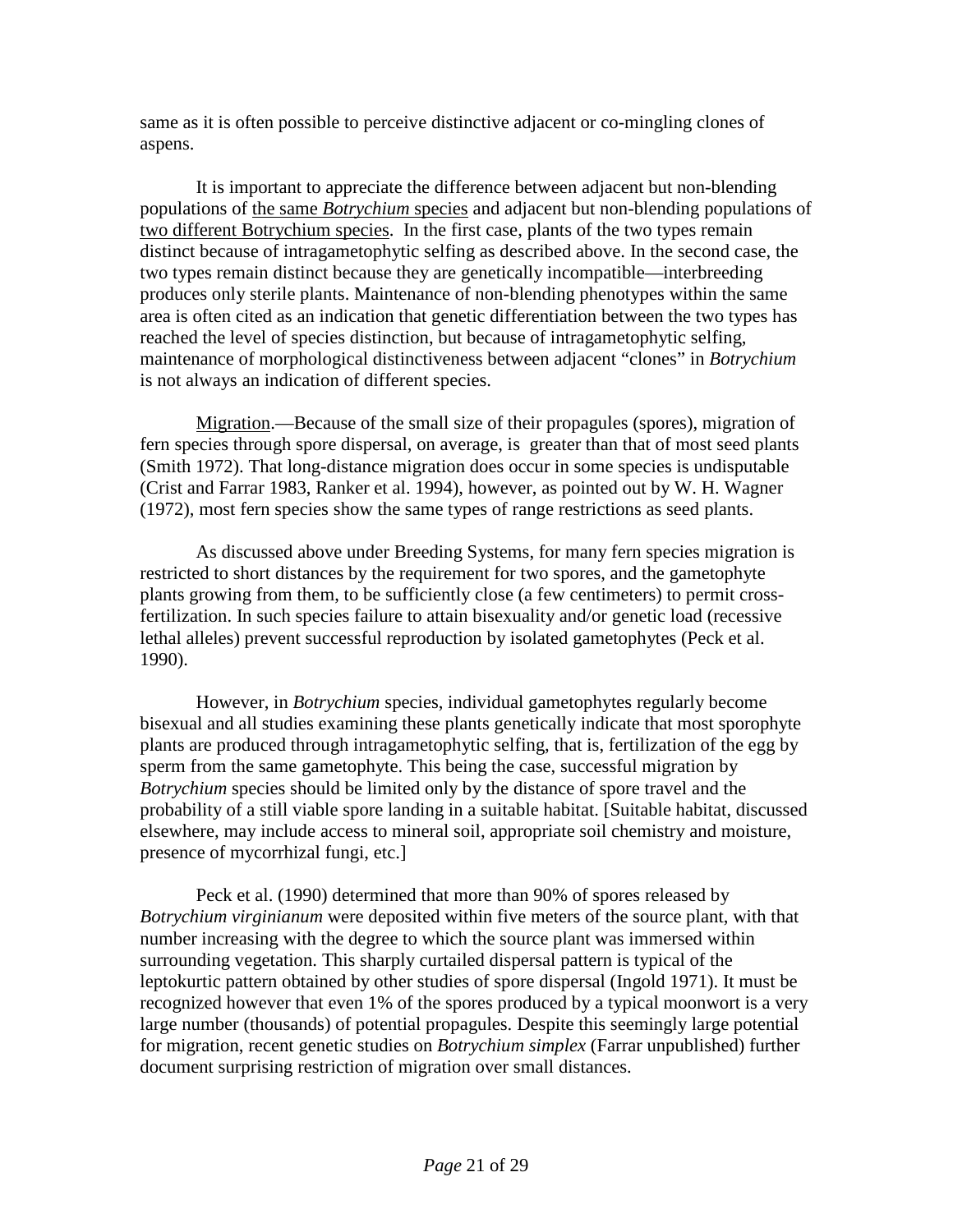In populations in the Sierra Nevada range of California, populations of *B. simplex* display unusually high variability in allelic composition, with several alleles restricted to one or a few populations. Such differences could not be maintained among populations with unrestricted inter-populational migration. On a smaller scale, 14 samples of a presumed metapopulation of *B. simplex* within a 2 x 0.5 mile meadow display a similar pattern. Extreme differentiation among populations is present, including unique alleles, between populations less than 100 M apart, even though the plants grow in short meadow vegetation with sporophores elevated above the vegetation. Analysis of allele distributions among populations across the meadow by spatial genetic structure analysis indicated that effective migration via spore dispersal was limited to 500 meters. This evidence indicates restriction of migration such that populations more than a few miles apart may be effectively isolated and that suitable uncolonized habitat at these distances have a low probability of receiving sufficient spore rain to assure colonization.

Genetic variability.—It is important to keep in mind that the overall genetic variability within *Botrychium* species is remarkably low relative to other ferns and vascular plants. The average number of alleles per gene locus in diploid moonwort species is 1.36, the average for all ferns is 2.3 and the average for seed plants is 1.96. In moonworts only 28.8% of gene loci have more than one allele. For all ferns this average is 60.2% and for flowering plants it is greater than 50%. Even self-pollinating flowering plants maintain a higher level of genetic variability (1.69 and 41.8%) than do moonwort *Botrychium* species (Hamrick and Godt 1990, Li and Haufler 1999, Farrar 1998).

The low genetic variability in *Botrychium* is due in large part to its reproductive mode of intragametophytic selfing that causes all alleles to be expressed. Deleterious alleles are not shielded through heterozygosity as is the case in out-breeding species. It is likely also that metapopulation dynamics have contributed to loss of genetic diversity through multiple founder effects where few or only a single genotype is transferred through successive short-lived populations.

Allopolyploid variability.—Low genetic variability and its causes are somewhat ameliorated in allopolyploids. These species can maintain fixed heterozygosity despite intragametophytic selfing. In meiosis, each spore always receives one chromosome from each pair of homologs contributed from each of the diploid "parents". Each of the two chromosome sets forming the initial hybrid, after doubling, pair and separate independently of the other. Intragametophytic selfing assures that each set remains homozygous, but any differences between the sets remains "fixed", unless altered by gene silencing or other mutations.

Many more species of *Botrychium*, both diploid and polyploid, have evolved than are now present. We can think of these as evolutionary experiments, some have failed (gone extinct), others have remained, leaving us with our current suite of species. Because such a high proportion (56%) of the extant species are allopolyploids, we can speculate that there are some advantages to being allopolyploid. Possibly allopolyploids have a greater adaptability than diploids because of their ability to retain higher levels of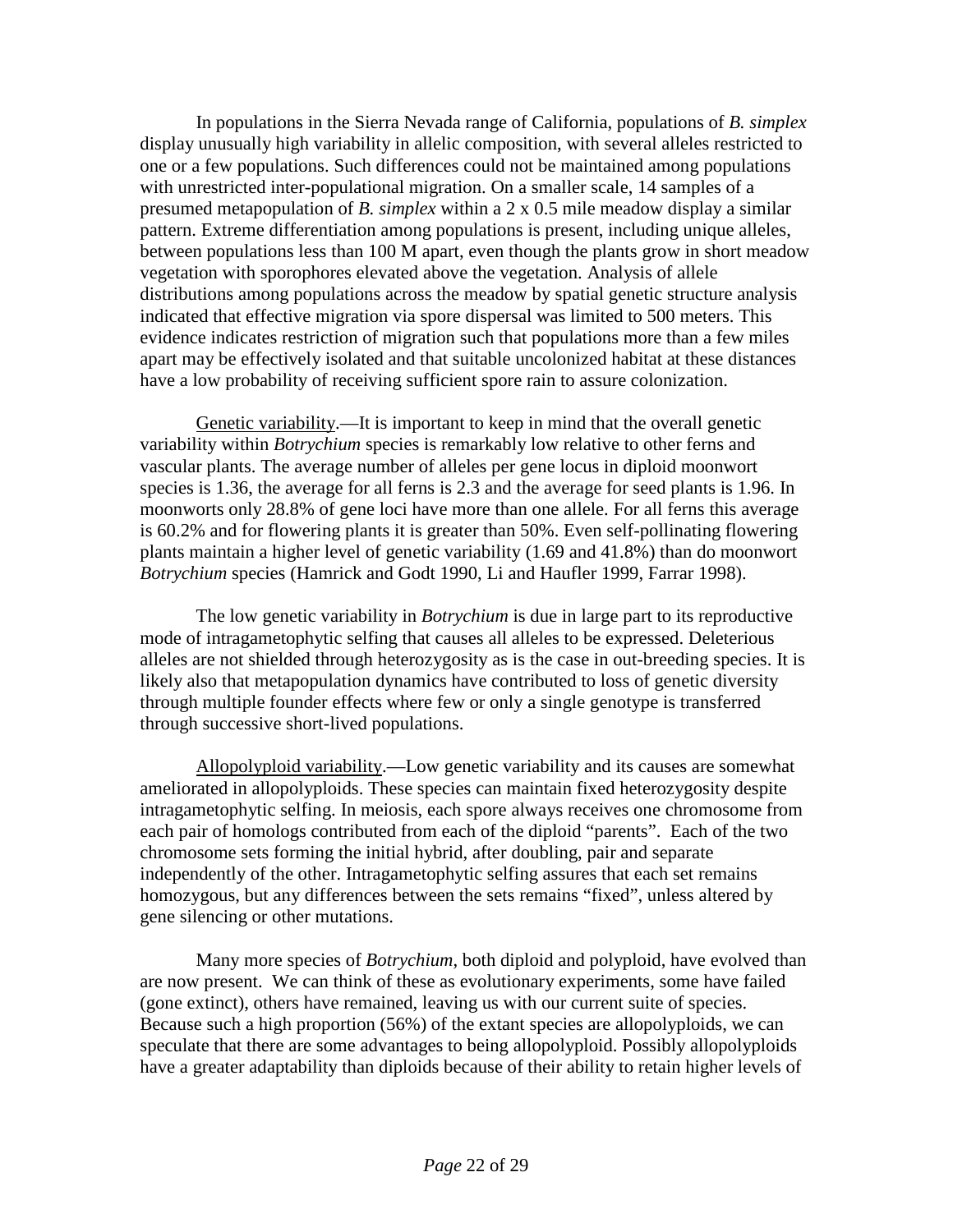genetic variability through fixed heterozygosity and gene silencing (Soltis & Rieseberg 1986, Werth and Windham 1991).

## **Population Dynamics in Relation to Conservation**

A number of *Botrychium* populations have been rediscovered in what aare almost certainly their historic sites after periods exceeding a half century. Not surprisingly, plants are no longer seen at many other monitored or carefully described sites. From this evidence it seems prudent for conservation purposes to assume a metapopulation model for *Botrychium* population dynamics. In this model, individual populations have a finite lifespan but their extinction is continuously balanced by the establishment of new populations. Possible causes of individual population extinction include physical habitat alteration, community succession, competition, predation and disease. Although individual populations may become extinct despite conservation efforts, it remains important to maintain their viability for as long as possible because they are the source of spores that will found new populations in appropriate habitat. It is equally important to maintain unoccupied suitable habitat as sites for new populations.

A metapopulation approach assumes some degree of migration among subpopulations within a given metapopulation and restricted migration between metapopulations. Metapopulation dynamics and the potential size of metapopulations of *Botrychium* is dependent upon the frequency and distance of spore dispersal.

Genetic differences between distant populations of the same species indicates that effective migration by long-distance spore dispersal is much more limited than generally assumed. Although spores undoubtedly enter atmospheric air streams, apparently survival of atmospheric conditions and/or deposition in suitable habitats appears to be a rare occurrence. For example, a unique allele of *B. neolunaria* has been recorded in the Black Hills of South Dakota. Genetic analysis of hundreds of *B. neolunaria* plants in the Rocky Mountains, Canada, and the Great Lakes area has not yet detected that allele outside the Black Hills. On a smaller scale, analysis of allele distributions in populations of *B*. *simplex* var. *compositum* in the Sierra Mountains of California indicate and effective dispersal distance of less than one mile, despite this being the most abundant species in the area (see discussion under Migration). With these limitations to effective dispersal, proximity of suitable habitat is highly important to maintenance of metapopulations

### **b. Genetic vulnerability to environmental change.**

Underground bisexual gametophytes are characteristic of all Ophioglossaceae and of their closest relatives, the Psilotaceae. If low genetic variability in *Botrychium* is due to intragametophytic selfing which, in turn, is imposed by the underground environment, then we can reasonably assume that *Botrychium* species have typically maintained relatively low genetic variability.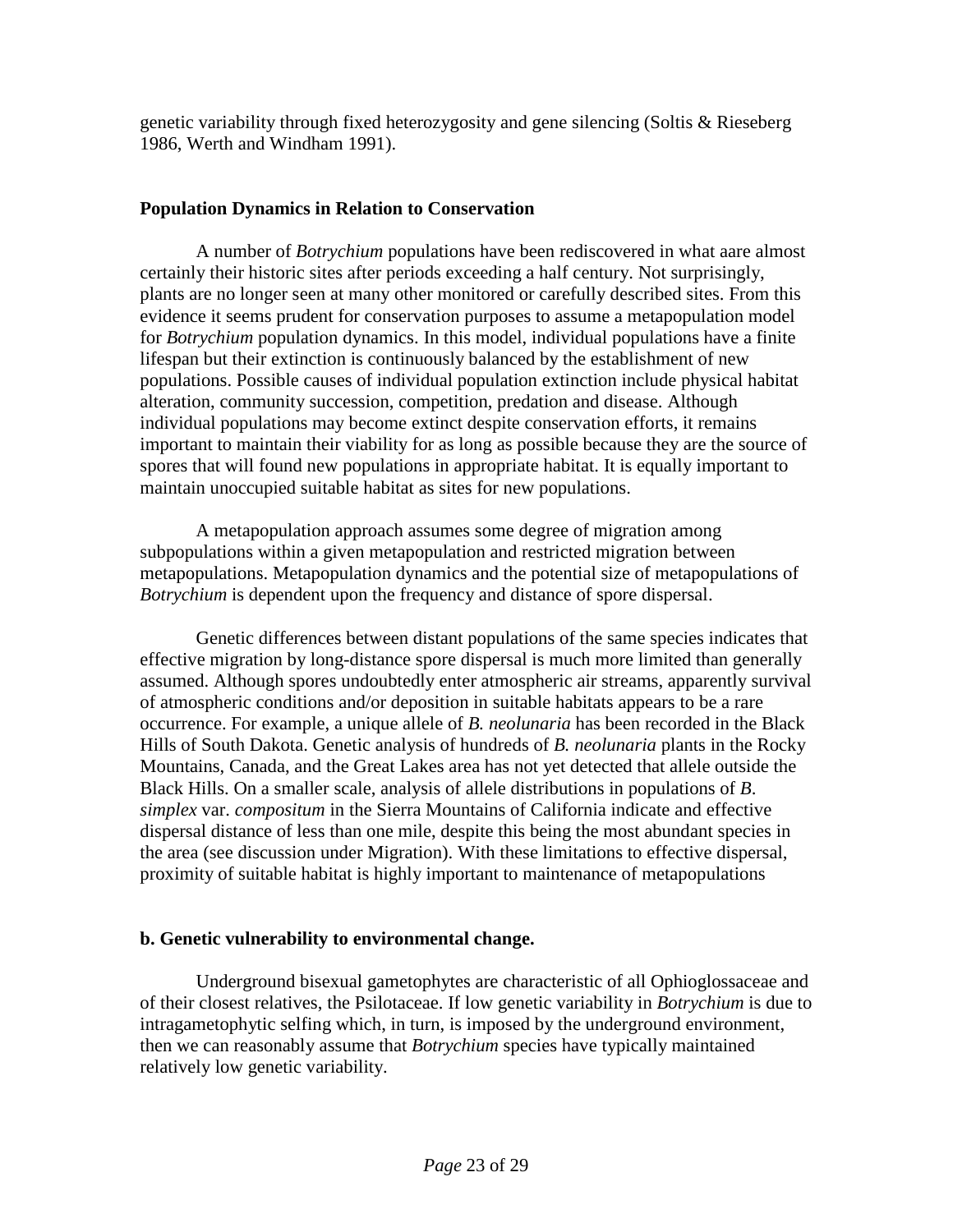Two concerns are often raised regarding the vulnerability of species with low levels of genetic variability, especially those in small populations. First, it is inevitable that small populations of typically out-breeding species experience an increased rate of inbreeding. Such populations can suffer inbreeding depression caused by the expression of recessive deleterious alleles in the homozygous state. Second, low genetic variability can reduce a species' ability to adapt to a change in environment or to a range of environments.

Because of regular intragametophytic selfing, most *Botrychium* species are not subject to inbreeding depression. They do not carry a genetic load of deleterious alleles sheltered in heterozygous individuals. All of their gene alleles have already been exposed to environmental selection, only non-deleterious alleles remain in their genome. Because of their immunity to inbreeding depression, genetic fitness does not vary with population size in *Botrychium*.

How *Botrychium* species cope with environmental variability and change is not clear. On the whole, *Botrychium* species do not seem to be any more habitat specific or any less widespread geographically than are other ferns or seed plants, despite their low genetic variability. A possible answer to this conundrum lies in the mycorrhizal association maintained by *Botrychium* species. A number of observations strongly suggest that moonwort *Botrychium* rely heavily, if not entirely, on their mycorrhizal partner for photosynthates, mineral nutrients and water. With mycorrhizal fungi as an intermediary, *Botrychium* have greatly reduced direct interaction with their environment. They likely have less need for genetic tracking of environmental change than do most plants. Their greater need is for genetic stability in maintaining their mycorrhizal association.

Regardless of the means by which *Botrychium* species cope with reduced genetic variability, we can feel confident that they have done so effectively for thousands if not millions of years. This lack of genetic variability in *Botrychium* should not be a concern in assessing species or population viability.

### **References**

- Ahlenslager, K., L. Potash. 2007. Conservation Assessment for 13 species of Moonworts *(Botrychium* Swartz Subgenus *Botrychium)*. Portland, OR. U.S. Department of the Interior, Bureau of Land Management, Oregon/Washington, and U.S. Department of Agriculture, Forest Service Region 6. 57 pp.
- Clausen, R. T. 1938. A monograph of the Ophioglossaceae. Memoirs of the Torrey Botanical Club 19:1-177.
- Crawford, D. J. 1983. Phylogenetic and systematic inferences from electrophoretic studies. In: Tanksley, S. D., and T. J. Orton (Editors) *Isozymes in Plant Genetics and Breeding, Part A*, Elsevier Science Publications B. V., Amsterdam.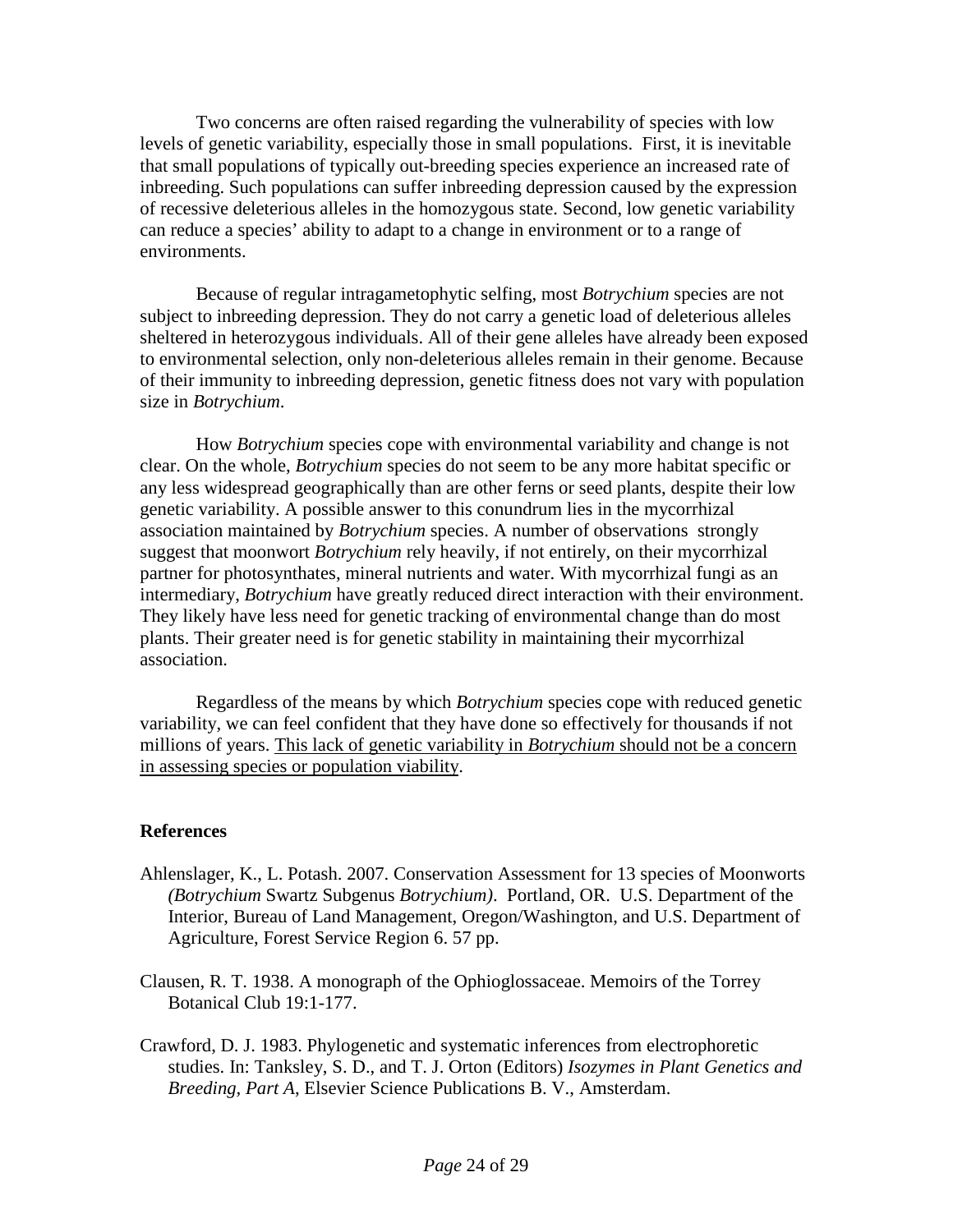- Crawford, D. J. 1985. Electrophoretic data and plant speciation. Systematic Botany 10:405-416.
- Crist, K.A., and D.R. Farrar. 1983. Genetic load and long-distance dispersal in *Asplenium platyneuron.* Canadian Journal of Botany 86:1-13.
- Dassler, C. L., and D. R. Farrar. 2001. Significance of gametophyte form in long-distance colonization by tropical, epiphytic ferns. Brittonia 53:352-369.
- Eaton, A. A. 1899. Fern Bulletin 7:8
- Farrar, D.R. 1998. Population genetics of moonwort *Botrychium*. Pp. 109-113 *in* N. Berlin, P. Miller, J. Borovansky, U. S. Seal, and O. Byers, eds. *Population and habitat viability assessment (PHVA) for the goblin fern (Botrychium mormo) Final Report.* Conservation Biology Specialist Group, Apple Valley, MN.
- Farrar, D. R. 2001. Isozyme characterization of moonwort ferns (*Botrychium* subgenus *Botrychium*) and their interspecific relationships in northwestern North America. Final Report to the Colville National Forest. 24 pp. (see also Ahlenslager and Potash 2007).
- Farrar, D. R. 2005. Ophioglossaceae, Hymenophyllaceae, Vittariaceae, *Woodwardia* Keys and descriptions. In *Peterson Field Guide to the Ferns*. B. Cobb, E. Farnsworth and C. Lowe eds. Houghton Mifflin.
- Farrar, D. R. 2009. Determination of the Taxonomic Relationship between *Botrychium lineare* and *Botrychium campestre*. A study conducted under Order No. 10181-5- M847 of the United States Fish and Wildlife Service.
- Farrar, D. R. 2012. Ophioglossaceae and Botrychium. Pp. 119-123. In Baldwin, B. G., D. H. Goldman, D. J. Keil, R. Patterson, T. J. Rosatti, and D. H. Wilken (editors). *The Jepson manual: vascular plants of California, second edition.* University of California Press, Berkeley.
- Farrar, D. R., and C. L. Johnson-Groh. 1990. Subterranean sporophytic gemmae in moonwort ferns, *Botrychium* subgenus *Botrychium*. American Journal Botany 77:1168-1175.
- Farrar, D.R., and C.L. Johnson-Groh. 1991. A new prairie moonwort (*Botrychium* subgenus *Botrychium*) from northwestern Minnesota. American Fern Journal 81:1-6.
- Farrar, D.R., C. Dassler, J.E. Watkins, Jr., C. Skelton. 2008. Gametophyte Ecology. Chapter 9. Pp. 222-256. In: T. A. Ranker and C. H. Haufler (editors.) *Biology and Evolution of Ferns and Lycophytes.* Cambridge University Press, Cambridge, UK.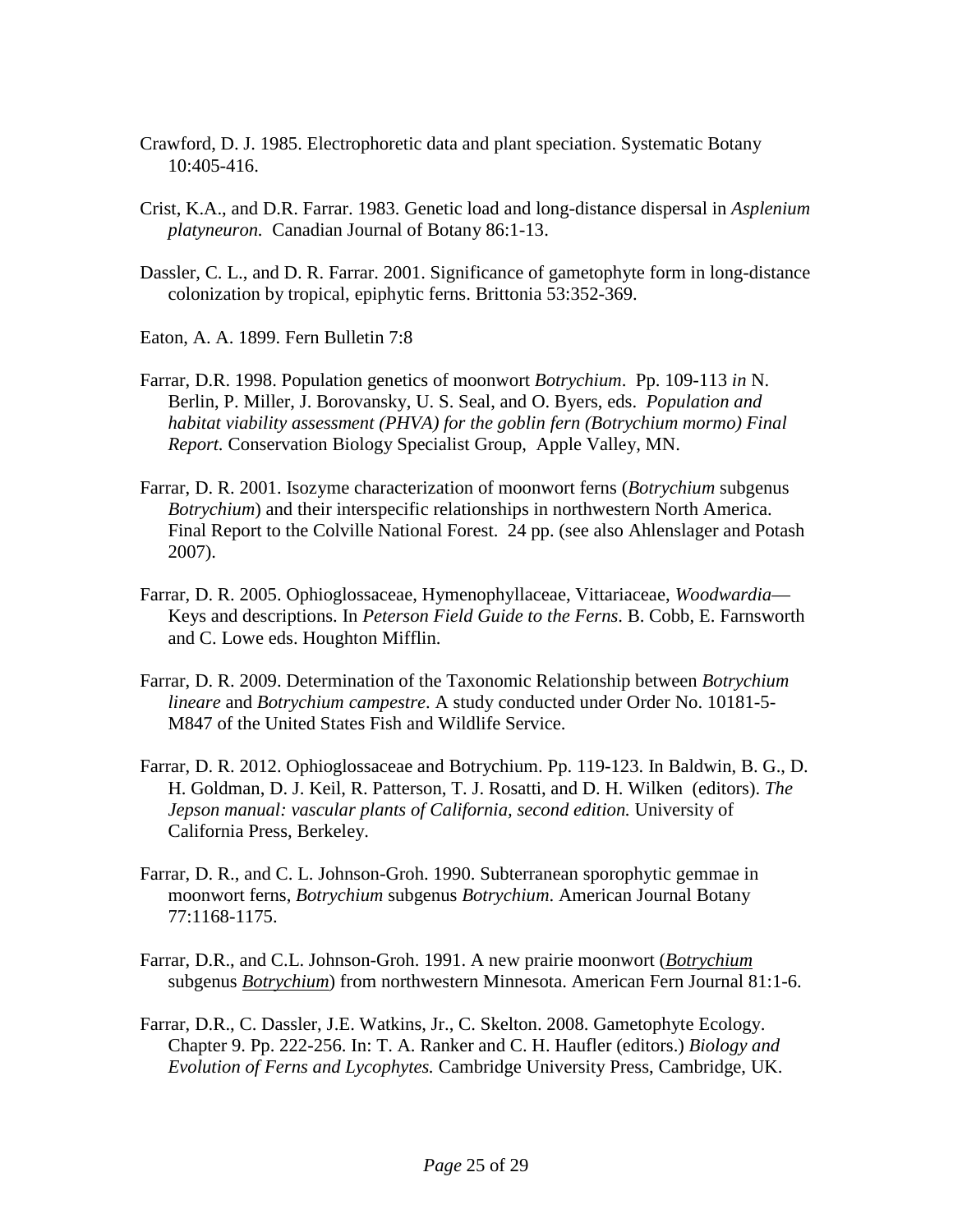- Farrar D.R., and S. Popovich. 2012. Ophioglossaceae. In: Weber, W. A. & R. C. Wittmann (editors). *Colorado Flora: Eastern Slope*. University Press of Colorado, Boulder, CO.
- Farrar, D. R., and J. Wendel. 1997. Ottawa National Forest *Botrychium matricariifolium* study. Final Report to the Ottawa National Forest, Ironwood, Michigan.
- Fernald, M.L. 1916. *B. angustisegmentum* (Pease and Moore) n. comb. Rhodora 17:87.
- Gottlieb. L. D. 1991. Electrophoretic evidence and plant populations. Progress in Phytochemistry 7:1-46.
- Hamrick, J. L., and M. M. W. Godt. 1990. Allozyme diversity in plant species. In: A. H. D. Brown, M. T. Clegg, A. L. Kahler and B. w. Weir (editors). *Plant population genetics, breeding, and genetic resources*. Sinauer Assocites, Inc., Sunderland, Mass.
- Haufler, C. H. 1996. Species concepts and speciation in pteridophytes. In: J. M. Camus, M. Gibby and R. J. Johns (editors). Pteridology in Perspective, pp. 291-305, Royal Botanic Gardens, Kew.
- Hauk, W. D. 1995. A molecular assessment of relationships among cryptic species of *Botrychium* subgenus *Botrychium* (Ophioglossaceae). American Fern Journal 85:375- 394.
- Hauk, W. D., and C. H. Haufler. 1999. Isozyme variability among cryptic species of *Botrychium* subgenus *Botrychium* (Ophioglossaceae). American Journal of Botany 86:614-633.
- Hauk, W. D., C. R. Parks and M. W. Chase. 2003. A phylogenetic analysis of Ophioglossaceae: Evidence from *rbcL* and *trnL*-F pastid DNA sequences and morphology. Molecular Phylogenetics and Evolution 28:131-151.
- Hauk, W. D., J. R. Grant and L. Kennedy. 2012. A phylogenetic Investigation of *Botrychium* s.s. (Ophioglossaceae): Evidence from Three Plastid DNA Sequence Data Sets. In Press.
- Ingold, C.T. 1971. Fungal spores: their liberation and dispersal. Chapter 10. In *Spores in the Air.* Clarenden Press, Oxford.
- Johnson-Groh, C. L., C. Riedel, L. Schoessler and K. Skogen. 2002. Belowground distribution and abundance of *Botrychium* gametophytes and juvenile sporophytes. American Fern Journal 92:80-92.
- Kato, M. 1987. A phylogenetic classification of Ophioglossaceae. Garden Bulletin of Singapore 40:1-14.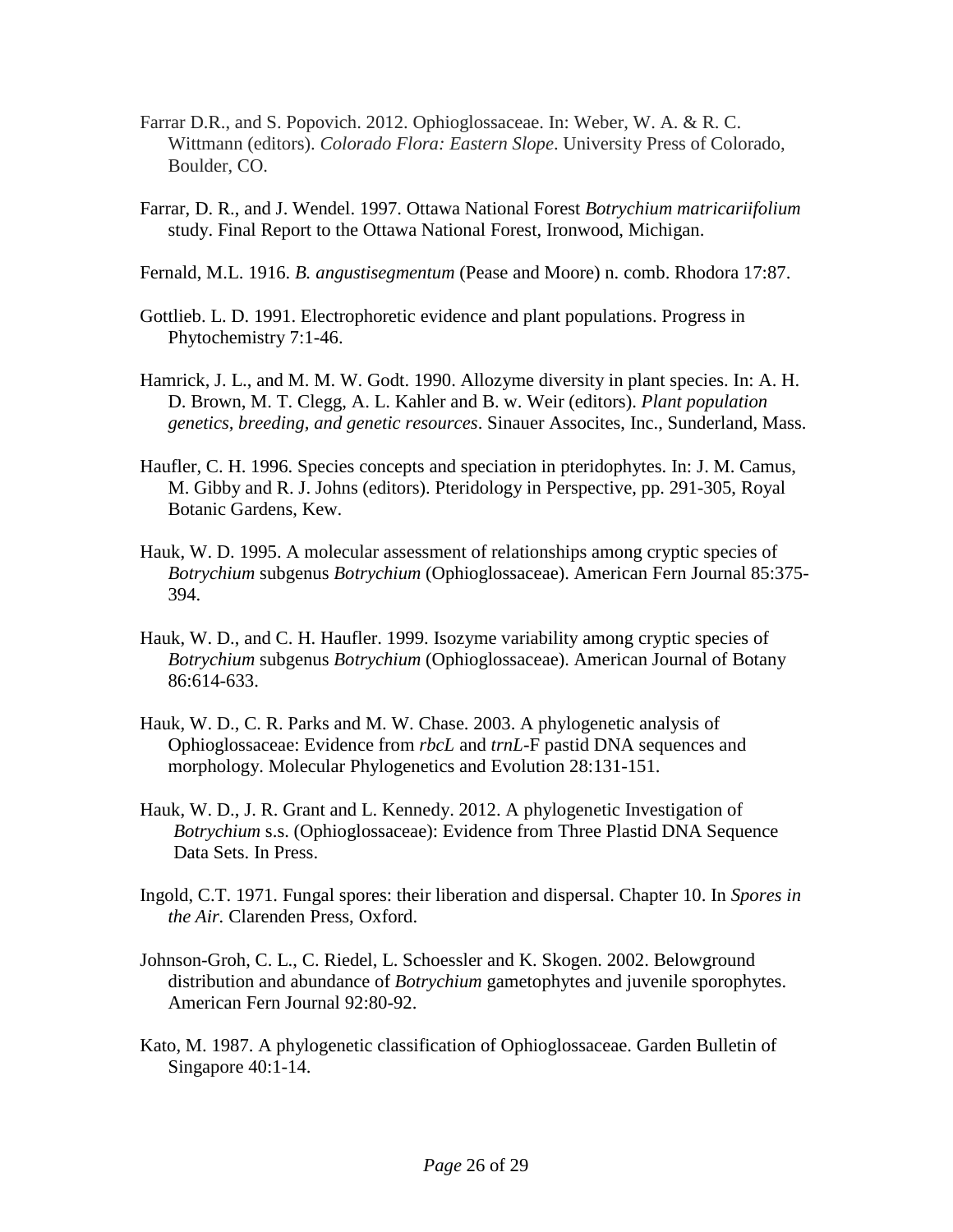- Li, J. and C. H. Haufler. 1999. Genetic variation, breeding systems, and patterns of diversification in Hawaiian *Polypodium* (Polypodiaceae). Systematic Botany 24:339- 355.
- Manhart, J. R. 1995. Phylogenetic analysis of green plant rbcL sequences. Mol. Phylogenet. Evol. 3:114-127.
- Meza Torres, E.I., M. Stensvold and D.R. Farrar. 2011. Taxonomic identity of *Botrychium dusenii* (Christ) Alston in Patagonia. Poster paper, Angentina Botanical Congress.
- Nei, M. 1978. Estimation of average heterozygosity and genetic distance from a small number of individuals. Genetics 89:583–590.
- Peck, J. H., C. J. Peck, and D. R. Farrar. 1990. Influences of life history attributes on formation of local and distant fern populations. American Fern Journal 80:126-142.
- Presl, K. B. 1845. Ophioglossaceae. In *Supplementum Tentamis Pteridophyta* Abh. Bohm. Ges. Wiss. 4:301-320.
- Pryer, K. M., H. Schneider, A. R. Smith, R. Cranfill, P. G. Wolf, J. S. Hunt, and S. D. Sipes. 2001. Horsetails and ferns are a monophyletic group and the closest living relatives to seed plants. Nature (London) 409:618-622.
- Ranker, T. A. 1992. Genetic diversity of endemic Hawaiian epiphytic ferns: Implications for conservation. Selbyana 13:131-137.
- Ranker, T.A., S.K. Floyd and P.G. Trapp. 1994. Multiple colonization of *Asplenium adiantum-nigrum* onto the Hawaiian Archipelago. Evolution, 48: 1364-1370.
- Smith, A.R. 1972. Comparison of fern and flowering plant distributions with some evolutionary interpretations for ferns. Biotropica 4:4-9.
- Smith, A.R., K. M. Pryer, E. Schuettpelz, P. Korall, H. Schneider and P. G. Wolf. 2006. A classification for extant ferns. Taxon 55:705-731.
- Soltis, D. E., and L. H. Rieseberg. 1986. Autopolyploidy in *Tolmiea menziesii* (Saxafragaceae): genetic insights from enzyme electrophoresis. American Journal of Botany 73:310-318.
- Soltis, D. E. and P. S. Soltis. 1989. Chapter 12. Polyploidy, Breeding Systems, and Genetic Differentiation in Homosporous Pteridophytes. In: Soltis & Soltis *Isozymes in Plant Biology*. Dioscorides Press, Portland, Oregon.
- Soltis, P. S., and D. E. Soltis. 1990. Evolution of inbreeding and outcrossing in ferns and fern allies. Plant Species Biology 5:1-11.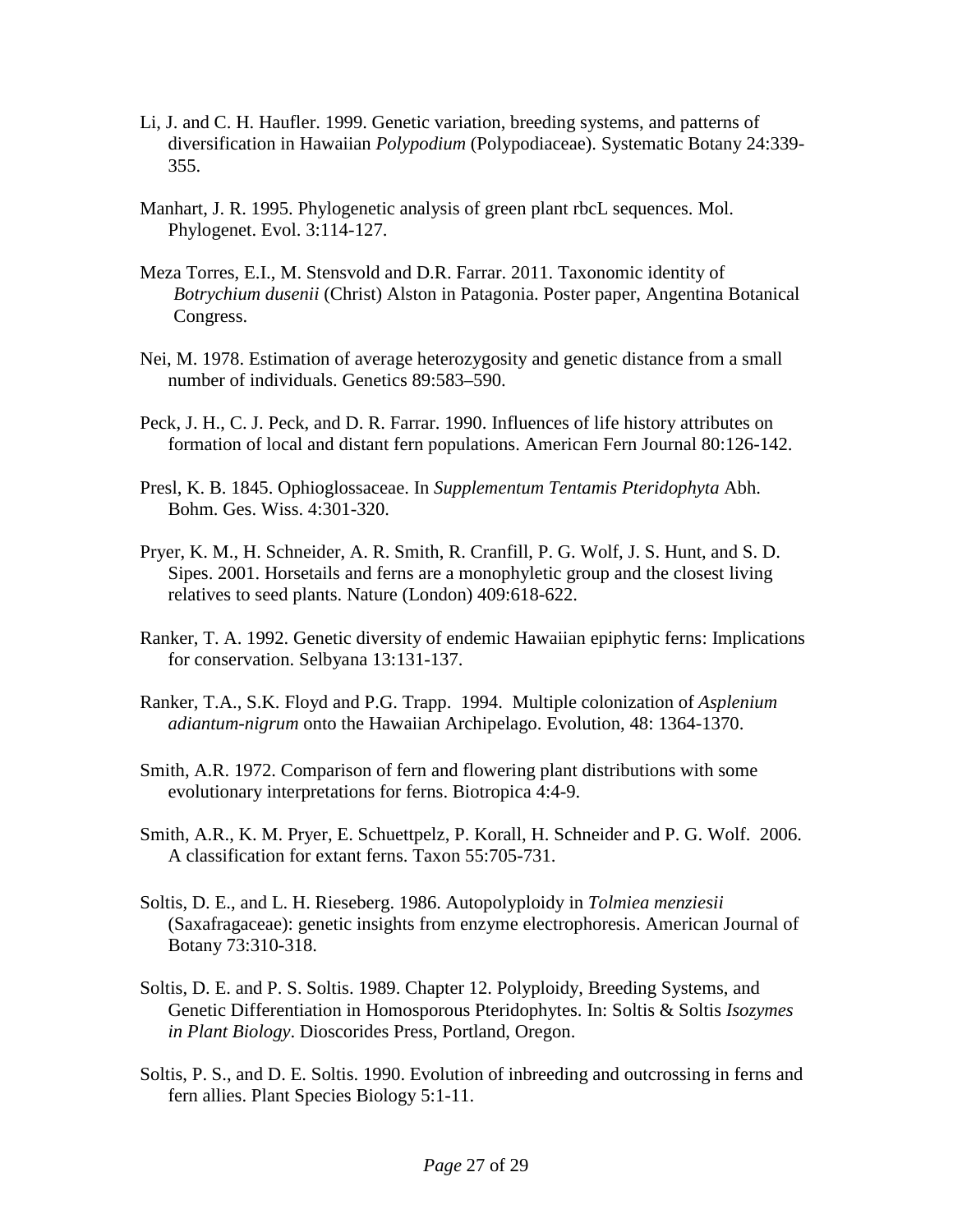- Stensvold, M. C., C. L. Johnson-Groh and D. R. Farrar. 2002. Two new species of moonworts (*Botrychium* subg. *Botrychium*) in Alaska. American Fern Journal 92:150-160.
- Stensvold, M. C. 2008. A taxonomic and phylogeographic study of the *Botrychium lunaria* complex. Ph. D. dissertation. Iowa State University.
- St. John, H. 1929. Notes on Northwestern Ferns. American Fern J. 19:11-15.
- Victorin, Frere Marie. 1927. Sur un *Botrychium noveau* de la flore americaine et ses rapports avec le *B. lunaria* et le *B. simplex*. Contr. Lab. Bot. Univ. Mont. 11:319-340.
- Wagner, W.H. 1972. Disjunctions in homosporous vascular plants. Annals of the Missouri Botanical Garddens 59:203-217.
- Wagner, W. H. Jr., and L. P. Lord. 1956. The morphological and cytological distinctness of *Botrychium minganense* and *B. lunaria* in Michigan. Bulletin of the Torrey Botanical Club 83:261-279.
- Wagner, W. H. Jr., and J. R. Grant. 2002. *Botrychium alaskense*, a new moonwort from the interior of Alaska. American Fern Journal 92:164-170.
- Wagner, W. H. Jr., and F. S. Wagner. 1981. New species of moonworts, *Botrychium* subg. *Botrychium* (Ophioglossaceae), from North America. American Fern Journal 71:20-30.
- Wagner, W. H. Jr. and F.S. Wagner. 1983. Two new moonworts of the Rocky Mountains; *Botrychium hesperium* and a new species formerly confused with it. American Fern Journal 73:53-62.
- Wagner, W. H. Jr., and F. S. Wagner. 1986. Three new species of moonworts (*Botrychium* subg. *Botrychium*) endemic in western North America. American Fern Journal 76:33-47.
- Wagner, W. H. Jr., and F. S. Wagner. 1990a. Notes on the fan-leaflet group of moonworts in North America with descriptions of two new members. American Fern Journal 80:73-81.
- Wagner, W. H. Jr., and F. S. Wagner. 1990b. Moonworts (*Botrycium* subg. *Botrychium*) of the Upper Great Lakes Region, U.S.A. and Canada, with descriptions of two new species. Contributions from the University of Michigan Herbarium 17:313-325.
- Wagner, W. H. Jr., and F. S. Wagner. 1993. Ophioglossaceae C. Agardh. Adder's-tongue family. Pp. 85–106 *in* Flora of North America Editorial Committee, eds. *Flora of*